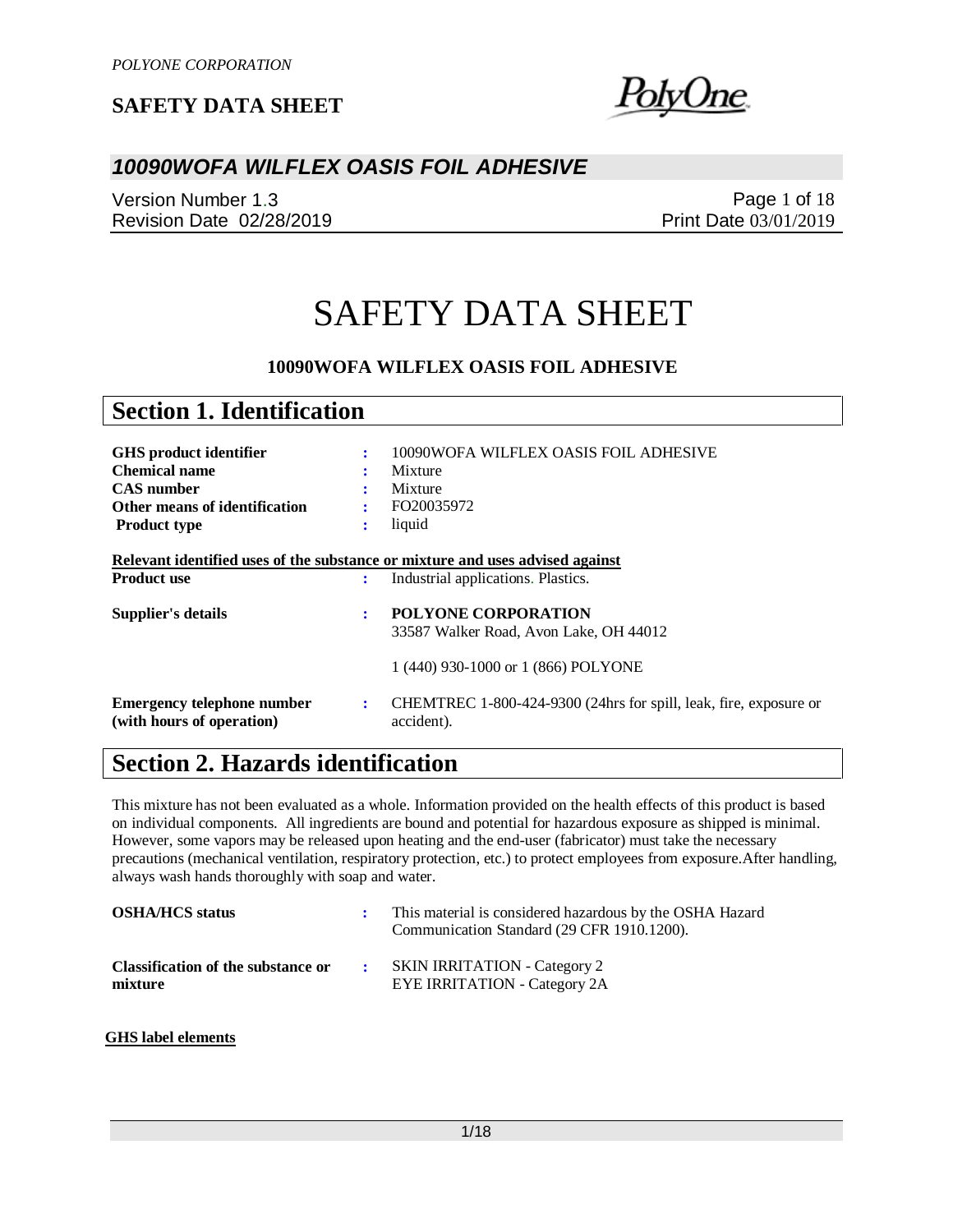

### *10090WOFA WILFLEX OASIS FOIL ADHESIVE*

Version Number 1.3 Revision Date 02/28/2019

Page 2 of 18 Print Date 03/01/2019

| <b>Hazard</b> pictograms           | $\ddot{\cdot}$ |                                                                                                                                                                                                                                                                                                                                                               |
|------------------------------------|----------------|---------------------------------------------------------------------------------------------------------------------------------------------------------------------------------------------------------------------------------------------------------------------------------------------------------------------------------------------------------------|
| Signal word                        | ÷              | Warning                                                                                                                                                                                                                                                                                                                                                       |
| <b>Hazard statements</b>           | ÷              | Causes serious eye irritation.                                                                                                                                                                                                                                                                                                                                |
|                                    |                | Causes skin irritation.                                                                                                                                                                                                                                                                                                                                       |
| <b>Precautionary statements</b>    |                |                                                                                                                                                                                                                                                                                                                                                               |
| <b>General</b>                     | ፡              | Not applicable.                                                                                                                                                                                                                                                                                                                                               |
| <b>Prevention</b>                  | ÷              | Wear protective gloves. Wear eye or face protection. Wash hands<br>thoroughly after handling.                                                                                                                                                                                                                                                                 |
| <b>Response</b>                    | ÷              | IF ON SKIN: Wash with plenty of soap and water. Take off<br>contaminated clothing and wash it before reuse. If skin irritation<br>occurs: Get medical attention. IF IN EYES: Rinse cautiously with<br>water for several minutes. Remove contact lenses, if present and easy<br>to do. Continue rinsing. If eye irritation persists: Get medical<br>attention. |
| <b>Storage</b>                     | ፡              | Not applicable.                                                                                                                                                                                                                                                                                                                                               |
| <b>Disposal</b>                    |                | Not applicable.                                                                                                                                                                                                                                                                                                                                               |
| <b>Supplemental label elements</b> |                | None known.                                                                                                                                                                                                                                                                                                                                                   |
| Hazards not otherwise classified   |                | None known.                                                                                                                                                                                                                                                                                                                                                   |

# **Section 3. Composition/information on ingredients**

| Substance/mixture             | Mixture         |
|-------------------------------|-----------------|
| <b>Chemical name</b>          | $\cdot$ Mixture |
| Other means of identification | FO20035972      |

**CAS number/other identifiers**

| $\frac{6}{6}$ | <b>CAS</b> number |
|---------------|-------------------|
| $5 - 10$      | $57 - 55 - 6$     |
|               |                   |
|               |                   |
| $3 - 5$       | $57-13-6$         |
|               |                   |
|               |                   |
| $3 - 5$       | 8002-74-2         |
|               |                   |
|               |                   |
|               |                   |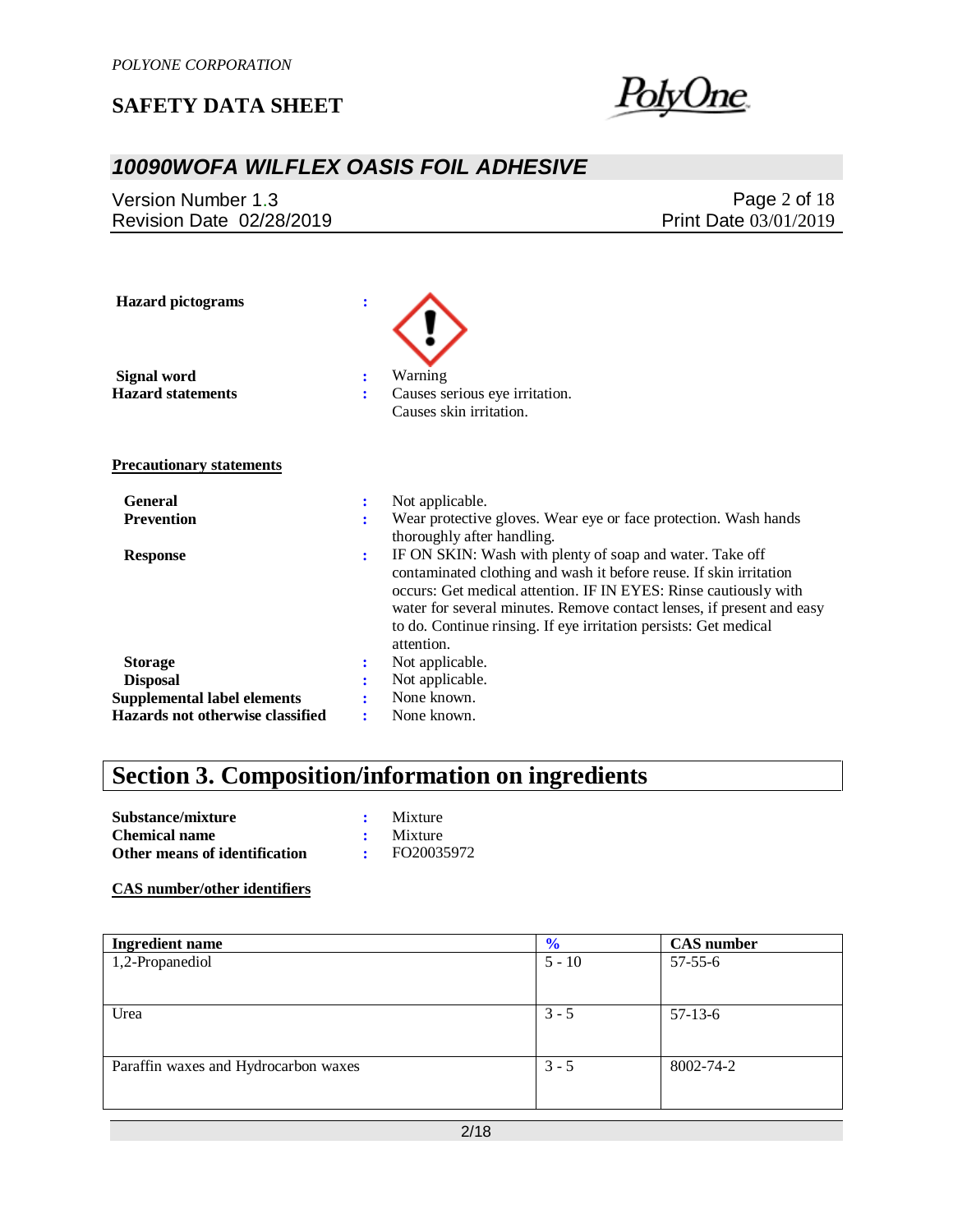

# *10090WOFA WILFLEX OASIS FOIL ADHESIVE*

Version Number 1.3 Revision Date 02/28/2019

Page 3 of 18 Print Date 03/01/2019

Any concentration shown as a range is to protect confidentiality or is due to batch variation.

**There are no additional ingredients present which, within the current knowledge of the supplier and in the concentrations applicable, are classified as hazardous to health or the environment and hence require reporting in this section.**

**Occupational exposure limits, if available, are listed in Section 8.**

### **Section 4. First aid measures**

#### **Description of necessary first aid measures**

| <b>Eye contact</b>  | : | Immediately flush eyes with plenty of water, occasionally lifting the<br>upper and lower eyelids. Check for and remove any contact lenses.<br>Continue to rinse for at least 10 minutes. Get medical attention.                                                                                                                                                                                                                                                                                                                                                                                                                                                                                                                                                                                                                  |
|---------------------|---|----------------------------------------------------------------------------------------------------------------------------------------------------------------------------------------------------------------------------------------------------------------------------------------------------------------------------------------------------------------------------------------------------------------------------------------------------------------------------------------------------------------------------------------------------------------------------------------------------------------------------------------------------------------------------------------------------------------------------------------------------------------------------------------------------------------------------------|
| <b>Inhalation</b>   | ÷ | Remove victim to fresh air and keep at rest in a position comfortable<br>for breathing. If not breathing, if breathing is irregular or if respiratory<br>arrest occurs, provide artificial respiration or oxygen by trained<br>personnel. It may be dangerous to the person providing aid to give<br>mouth-to-mouth resuscitation. Get medical attention if adverse health<br>effects persist or are severe. If unconscious, place in recovery position<br>and get medical attention immediately. Maintain an open airway.<br>Loosen tight clothing such as a collar, tie, belt or waistband. In case of<br>inhalation of decomposition products in a fire, symptoms may be<br>delayed. The exposed person may need to be kept under medical<br>surveillance for 48 hours.                                                       |
| <b>Skin contact</b> | : | Flush contaminated skin with plenty of water. Remove contaminated<br>clothing and shoes. Continue to rinse for at least 10 minutes. Get<br>medical attention. Wash clothing before reuse. Clean shoes thoroughly<br>before reuse.                                                                                                                                                                                                                                                                                                                                                                                                                                                                                                                                                                                                |
| <b>Ingestion</b>    | : | Wash out mouth with water. Remove dentures if any. Remove victim<br>to fresh air and keep at rest in a position comfortable for breathing. If<br>material has been swallowed and the exposed person is conscious,<br>give small quantities of water to drink. Stop if the exposed person<br>feels sick as vomiting may be dangerous. Do not induce vomiting<br>unless directed to do so by medical personnel. If vomiting occurs, the<br>head should be kept low so that vomit does not enter the lungs. Get<br>medical attention if adverse health effects persist or are severe. Never<br>give anything by mouth to an unconscious person. If unconscious,<br>place in recovery position and get medical attention immediately.<br>Maintain an open airway. Loosen tight clothing such as a collar, tie,<br>belt or waistband. |

**Most important symptoms/effects, acute and delayed**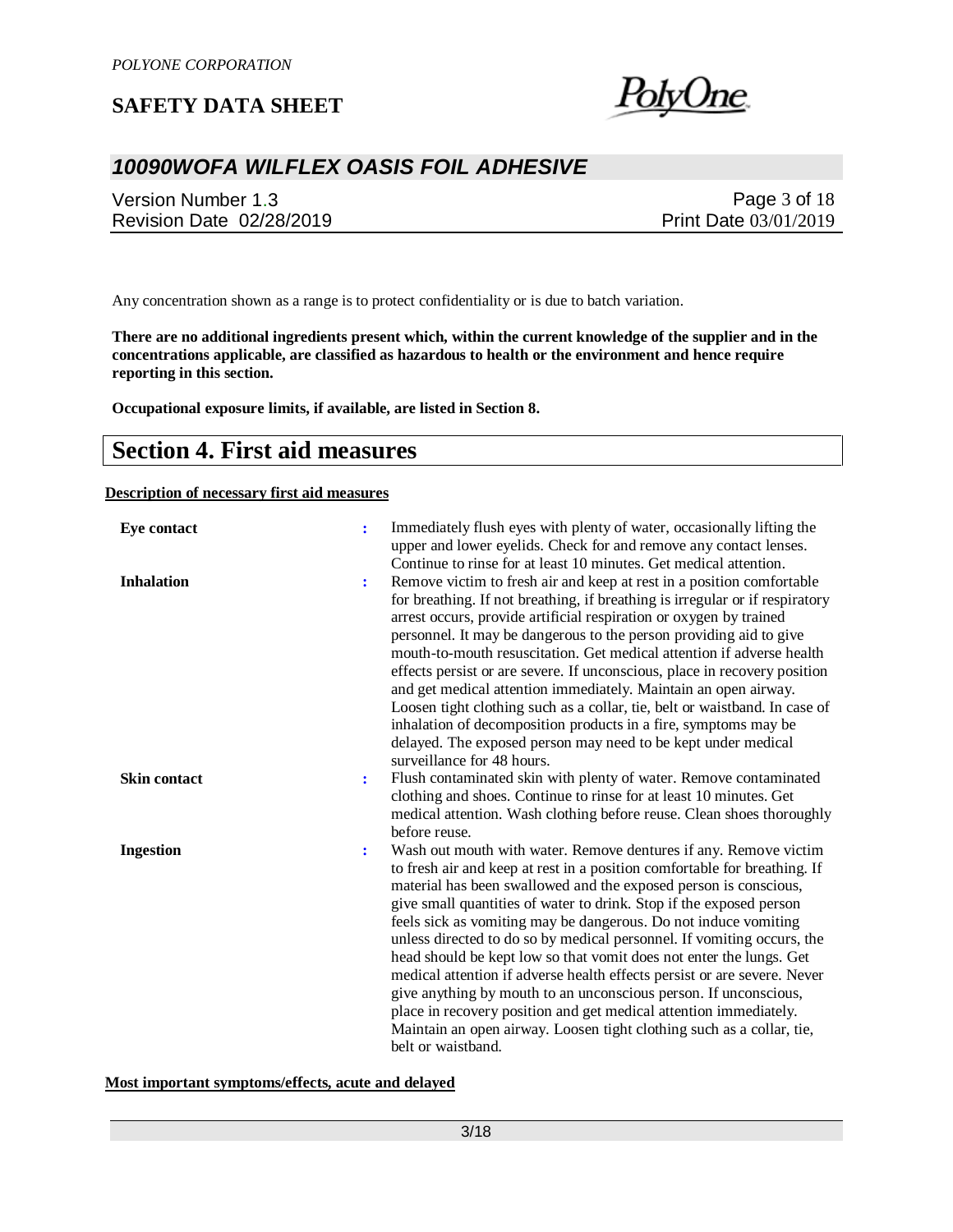

## *10090WOFA WILFLEX OASIS FOIL ADHESIVE*

Version Number 1.3 Revision Date 02/28/2019

Page 4 of 18 Print Date 03/01/2019

#### **Potential acute health effects**

| <b>Eve contact</b>                | ÷              | Causes serious eye irritation.                                                                                                                                                 |
|-----------------------------------|----------------|--------------------------------------------------------------------------------------------------------------------------------------------------------------------------------|
| <b>Inhalation</b>                 |                | No known significant effects or critical hazards.                                                                                                                              |
| <b>Skin contact</b>               | ÷              | Causes skin irritation.                                                                                                                                                        |
| <b>Ingestion</b>                  | ÷              | No known significant effects or critical hazards.                                                                                                                              |
| Over-exposure signs/symptoms      |                |                                                                                                                                                                                |
| Eye contact                       | ÷              | Adverse symptoms may include the following:<br>pain or irritation<br>watering<br>redness                                                                                       |
| <b>Inhalation</b>                 | ÷              | No specific data.                                                                                                                                                              |
| <b>Skin contact</b>               | :              | Adverse symptoms may include the following:<br>irritation<br>redness                                                                                                           |
| <b>Ingestion</b>                  |                | No specific data.                                                                                                                                                              |
|                                   |                | Indication of immediate medical attention and special treatment needed, if necessary                                                                                           |
| Notes to physician                | ÷              | In case of inhalation of decomposition products in a fire, symptoms<br>may be delayed. The exposed person may need to be kept under<br>medical surveillance for 48 hours.      |
| <b>Specific treatments</b>        | $\ddot{\cdot}$ | No specific treatment.                                                                                                                                                         |
| <b>Protection of first-aiders</b> | ÷              | No action shall be taken involving any personal risk or without<br>suitable training. It may be dangerous to the person providing aid to<br>give mouth-to-mouth resuscitation. |

**See toxicological information (Section 11)**

# **Section 5. Firefighting measures**

#### **Extinguishing media**

| Suitable extinguishing media<br>Unsuitable extinguishing media | In case of fire, use water spray (fog), foam, dry chemical or $CO2$ .<br>None known.             |
|----------------------------------------------------------------|--------------------------------------------------------------------------------------------------|
| Specific hazards arising from the<br>chemical                  | In a fire or if heated, a pressure increase will occur and the container<br>may burst.           |
| <b>Hazardous</b> thermal<br>decomposition products             | Decomposition products may include the following materials:<br>carbon dioxide<br>carbon monoxide |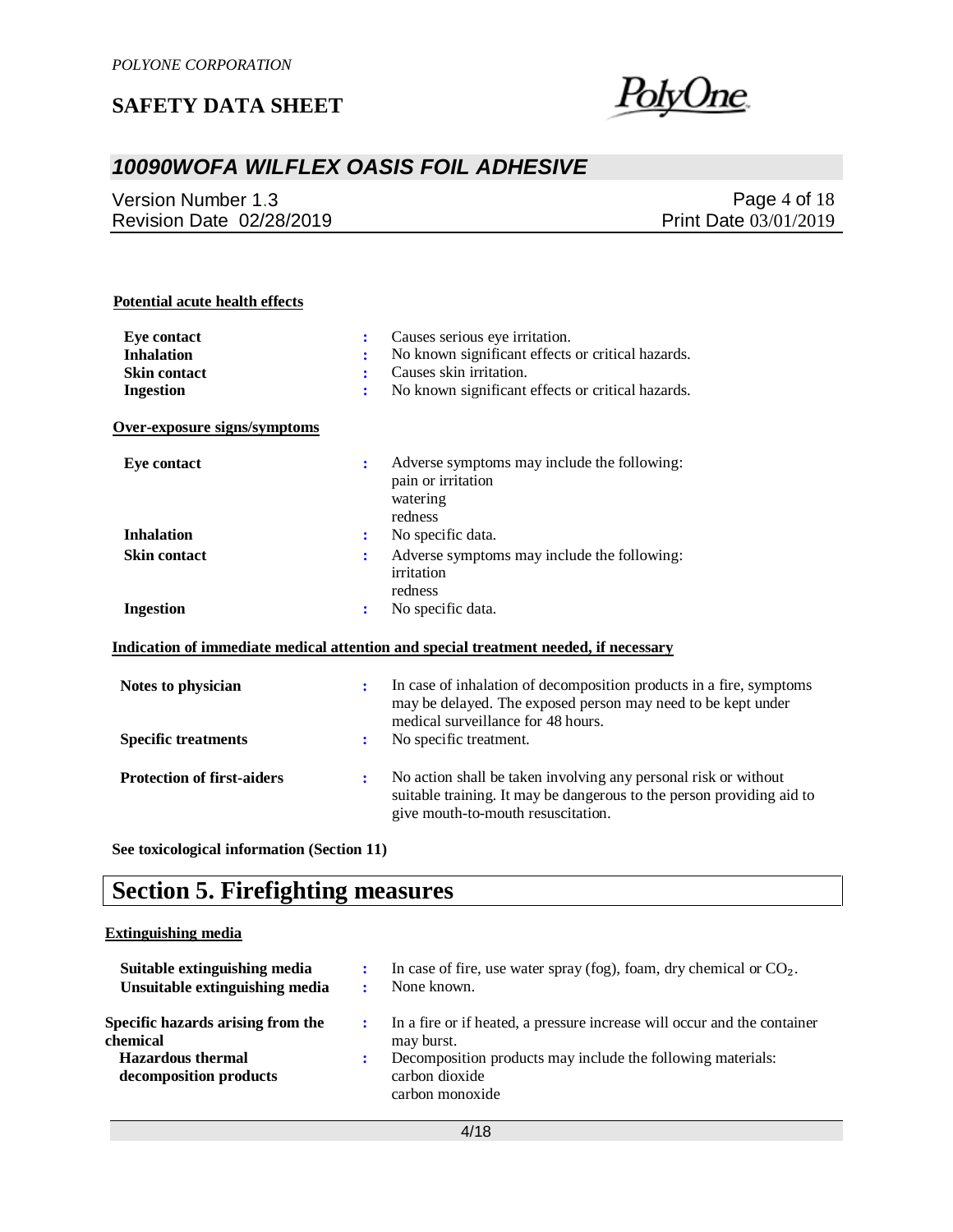

## *10090WOFA WILFLEX OASIS FOIL ADHESIVE*

Version Number 1.3 Revision Date 02/28/2019

Page 5 of 18 Print Date 03/01/2019

|                                                   | nitrogen oxides<br>sulfur oxides<br>metal oxide/oxides                                                                                                                                            |
|---------------------------------------------------|---------------------------------------------------------------------------------------------------------------------------------------------------------------------------------------------------|
| Special protective actions for fire-<br>fighters  | Promptly isolate the scene by removing all persons from the vicinity<br>of the incident if there is a fire. No action shall be taken involving any<br>personal risk or without suitable training. |
| Special protective equipment for<br>fire-fighters | Fire-fighters should wear appropriate protective equipment and self-<br>contained breathing apparatus (SCBA) with a full face-piece operated<br>in positive pressure mode.                        |

# **Section 6. Accidental release measures**

#### **Personal precautions, protective equipment and emergency procedures**

| For non-emergency personnel<br>For emergency responders | ÷<br>$\ddot{\phantom{a}}$                             | No action shall be taken involving any personal risk or without<br>suitable training. Evacuate surrounding areas. Keep unnecessary and<br>unprotected personnel from entering. Do not touch or walk through<br>spilled material. Avoid breathing vapor or mist. Provide adequate<br>ventilation. Wear appropriate respirator when ventilation is<br>inadequate. Put on appropriate personal protective equipment.<br>If specialized clothing is required to deal with the spillage, take note<br>of any information in Section 8 on suitable and unsuitable materials.<br>See also the information in "For non-emergency personnel". |  |  |
|---------------------------------------------------------|-------------------------------------------------------|--------------------------------------------------------------------------------------------------------------------------------------------------------------------------------------------------------------------------------------------------------------------------------------------------------------------------------------------------------------------------------------------------------------------------------------------------------------------------------------------------------------------------------------------------------------------------------------------------------------------------------------|--|--|
| <b>Environmental precautions</b>                        | ÷                                                     | Avoid dispersal of spilled material and runoff and contact with soil,<br>waterways, drains and sewers. Inform the relevant authorities if the<br>product has caused environmental pollution (sewers, waterways, soil<br>or air).                                                                                                                                                                                                                                                                                                                                                                                                     |  |  |
|                                                         | Methods and materials for containment and cleaning up |                                                                                                                                                                                                                                                                                                                                                                                                                                                                                                                                                                                                                                      |  |  |
| Small spill                                             | $\ddot{\cdot}$                                        | Stop leak if without risk. Move containers from spill area. Dilute with<br>water and mop up if water-soluble. Alternatively, or if water-<br>insoluble, absorb with an inert dry material and place in an appropriate<br>waste disposal container. Dispose of via a licensed waste disposal<br>contractor.                                                                                                                                                                                                                                                                                                                           |  |  |
| Large spill                                             | $\ddot{\cdot}$                                        | Stop leak if without risk. Move containers from spill area. Approach<br>release from upwind. Prevent entry into sewers, water courses,<br>basements or confined areas. Wash spillages into an effluent treatment<br>plant or proceed as follows. Contain and collect spillage with non-<br>combustible, absorbent material e.g. sand, earth, vermiculite or<br>diatomaceous earth and place in container for disposal according to<br>local regulations (see Section 13). Dispose of via a licensed waste<br>disposal contractor. Contaminated absorbent material may pose the                                                       |  |  |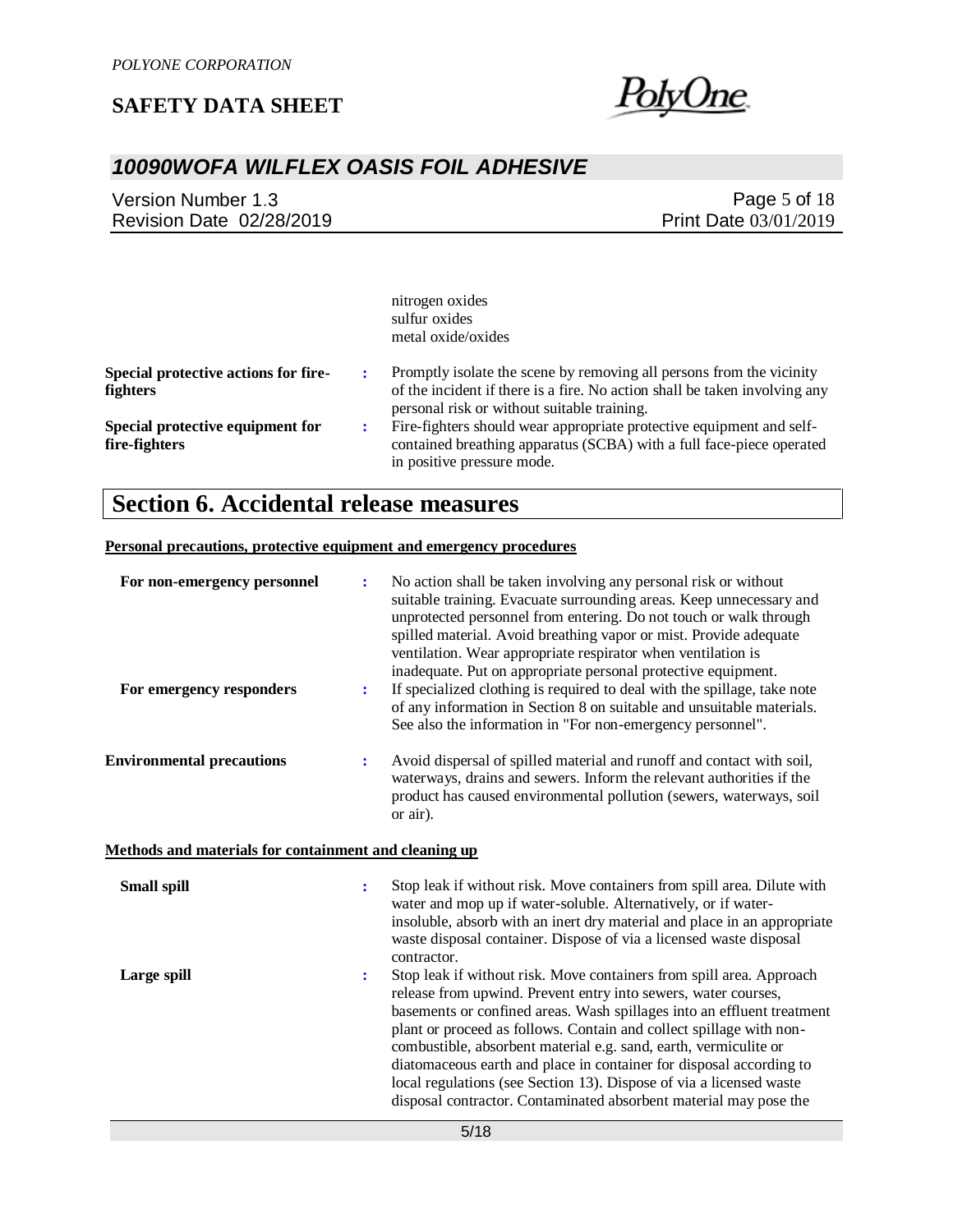

## *10090WOFA WILFLEX OASIS FOIL ADHESIVE*

Version Number 1.3 Revision Date 02/28/2019

Page 6 of 18 Print Date 03/01/2019

same hazard as the spilled product. Note: see Section 1 for emergency contact information and Section 13 for waste disposal.

# **Section 7. Handling and storage**

**Precautions for safe handling**

| <b>Protective measures</b>                                      | ÷  | Put on appropriate personal protective equipment (see Section 8). Do<br>not ingest. Avoid contact with eyes, skin and clothing. Avoid<br>breathing vapor or mist. Keep in the original container or an approved<br>alternative made from a compatible material, kept tightly closed when<br>not in use. Empty containers retain product residue and can be<br>hazardous. Do not reuse container.                                                                                                               |
|-----------------------------------------------------------------|----|----------------------------------------------------------------------------------------------------------------------------------------------------------------------------------------------------------------------------------------------------------------------------------------------------------------------------------------------------------------------------------------------------------------------------------------------------------------------------------------------------------------|
| Advice on general occupational<br>hygiene                       | ٠. | Eating, drinking and smoking should be prohibited in areas where this<br>material is handled, stored and processed. Workers should wash hands<br>and face before eating, drinking and smoking. Remove contaminated<br>clothing and protective equipment before entering eating areas. See<br>also Section 8 for additional information on hygiene measures.                                                                                                                                                    |
| Conditions for safe storage,<br>including any incompatibilities | ÷  | Store in accordance with local regulations. Store in original container<br>protected from direct sunlight in a dry, cool and well-ventilated area,<br>away from incompatible materials (see Section 10) and food and<br>drink. Keep container tightly closed and sealed until ready for use.<br>Containers that have been opened must be carefully resealed and kept<br>upright to prevent leakage. Do not store in unlabeled containers. Use<br>appropriate containment to avoid environmental contamination. |

# **Section 8. Exposure controls/personal protection**

#### **Control parameters**

#### **Occupational exposure limits**

| <b>Ingredient name</b>               | <b>Exposure limits</b>                                                                                                                    |
|--------------------------------------|-------------------------------------------------------------------------------------------------------------------------------------------|
| 1,2-Propanediol                      | <b>AIHA WEEL (1999-01-01)</b><br>TWA $10 \text{ mg/m}$ 3                                                                                  |
| Paraffin waxes and Hydrocarbon waxes | OSHA PEL 1989 (1989-03-01)<br>TWA $2 \text{ mg/m}$ 3<br>NIOSH REL (1994-06-01)<br>TWA 2 mg/m3 Form: Fume<br><b>ACGIH TLV (1994-09-01)</b> |
|                                      | $  -$                                                                                                                                     |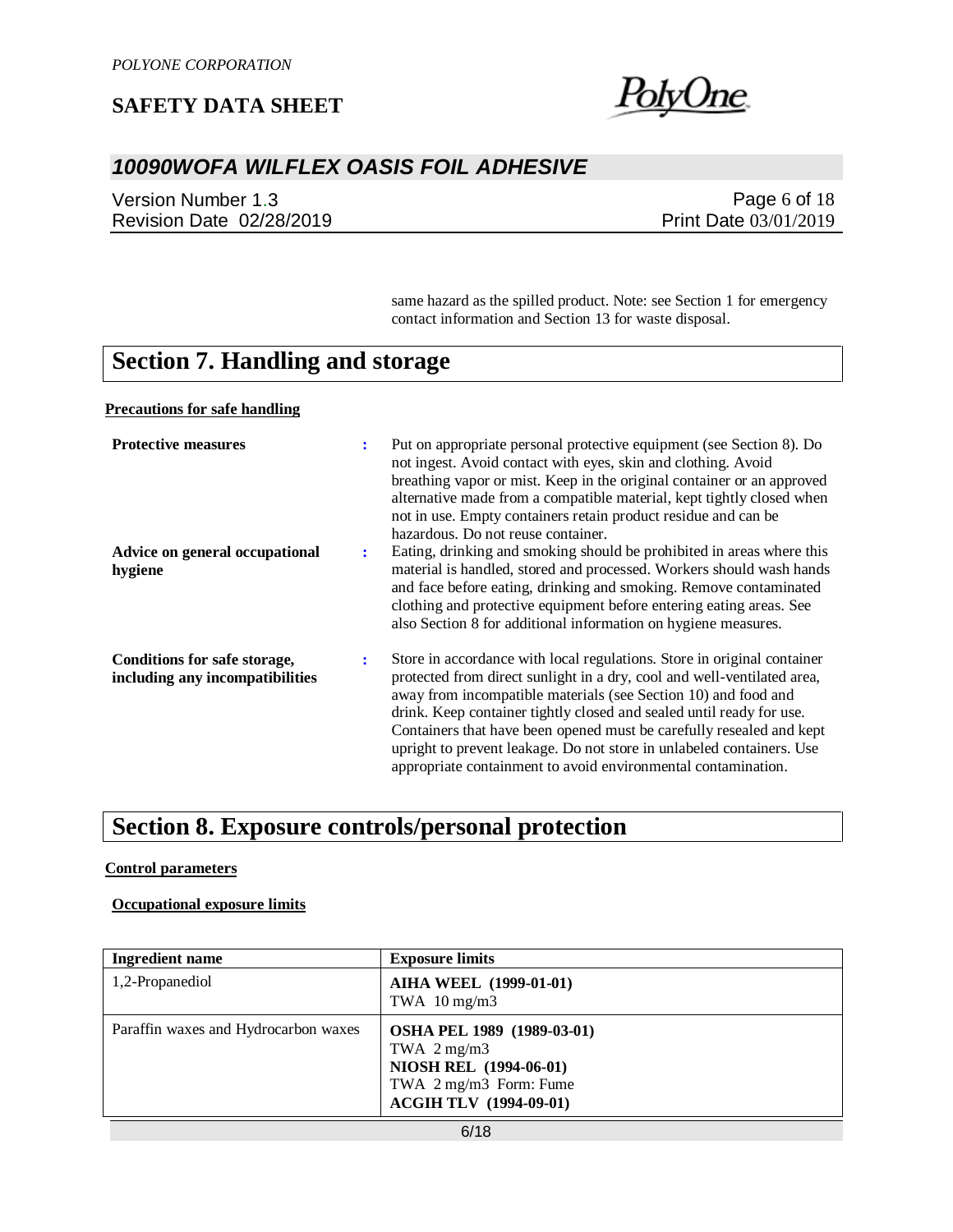

# *10090WOFA WILFLEX OASIS FOIL ADHESIVE*

Version Number 1.3 Revision Date 02/28/2019

### Page 7 of 18 Print Date 03/01/2019

|                                        |                | TWA 2 mg/m3 Form: Fume                                                                                                                                                                                                                                                                                                                                                                                                                                                                                                                                                                                                     |
|----------------------------------------|----------------|----------------------------------------------------------------------------------------------------------------------------------------------------------------------------------------------------------------------------------------------------------------------------------------------------------------------------------------------------------------------------------------------------------------------------------------------------------------------------------------------------------------------------------------------------------------------------------------------------------------------------|
| Urea                                   |                | <b>AIHA WEEL (1999-01-01)</b><br>TWA $10 \text{ mg/m}$ 3                                                                                                                                                                                                                                                                                                                                                                                                                                                                                                                                                                   |
| Appropriate engineering controls       | $\ddot{\cdot}$ | Good general ventilation should be sufficient to control worker<br>exposure to airborne contaminants.                                                                                                                                                                                                                                                                                                                                                                                                                                                                                                                      |
| <b>Environmental exposure controls</b> | $\ddot{\cdot}$ | Emissions from ventilation or work process equipment should be<br>checked to ensure they comply with the requirements of<br>environmental protection legislation. In some cases, fume scrubbers,<br>filters or engineering modifications to the process equipment will be<br>necessary to reduce emissions to acceptable levels.                                                                                                                                                                                                                                                                                           |
| <b>Individual protection measures</b>  |                |                                                                                                                                                                                                                                                                                                                                                                                                                                                                                                                                                                                                                            |
| <b>Hygiene</b> measures                | $\ddot{\cdot}$ | Wash hands, forearms and face thoroughly after handling chemical<br>products, before eating, smoking and using the lavatory and at the end<br>of the working period. Appropriate techniques should be used to<br>remove potentially contaminated clothing. Wash contaminated<br>clothing before reusing. Ensure that eyewash stations and safety<br>showers are close to the workstation location.                                                                                                                                                                                                                         |
| <b>Eye/face protection</b>             | $\ddot{\cdot}$ | Safety eyewear complying with an approved standard should be used<br>when a risk assessment indicates this is necessary to avoid exposure to<br>liquid splashes, mists, gases or dusts. If contact is possible, the<br>following protection should be worn, unless the assessment indicates a<br>higher degree of protection: chemical splash goggles.                                                                                                                                                                                                                                                                     |
| <b>Skin protection</b>                 |                |                                                                                                                                                                                                                                                                                                                                                                                                                                                                                                                                                                                                                            |
| <b>Hand protection</b>                 | $\ddot{\cdot}$ | Chemical-resistant, impervious gloves complying with an approved<br>standard should be worn at all times when handling chemical products<br>if a risk assessment indicates this is necessary. Considering the<br>parameters specified by the glove manufacturer, check during use that<br>the gloves are still retaining their protective properties. It should be<br>noted that the time to breakthrough for any glove material may be<br>different for different glove manufacturers. In the case of mixtures,<br>consisting of several substances, the protection time of the gloves<br>cannot be accurately estimated. |
| <b>Body protection</b>                 | ÷              | Personal protective equipment for the body should be selected based<br>on the task being performed and the risks involved and should be                                                                                                                                                                                                                                                                                                                                                                                                                                                                                    |
| <b>Other skin protection</b>           | $\ddot{\cdot}$ | approved by a specialist before handling this product.<br>Appropriate footwear and any additional skin protection measures<br>should be selected based on the task being performed and the risks<br>involved and should be approved by a specialist before handling this<br>product.                                                                                                                                                                                                                                                                                                                                       |
| <b>Respiratory protection</b>          | ÷              | Based on the hazard and potential for exposure, select a respirator that                                                                                                                                                                                                                                                                                                                                                                                                                                                                                                                                                   |
|                                        |                | 7/18                                                                                                                                                                                                                                                                                                                                                                                                                                                                                                                                                                                                                       |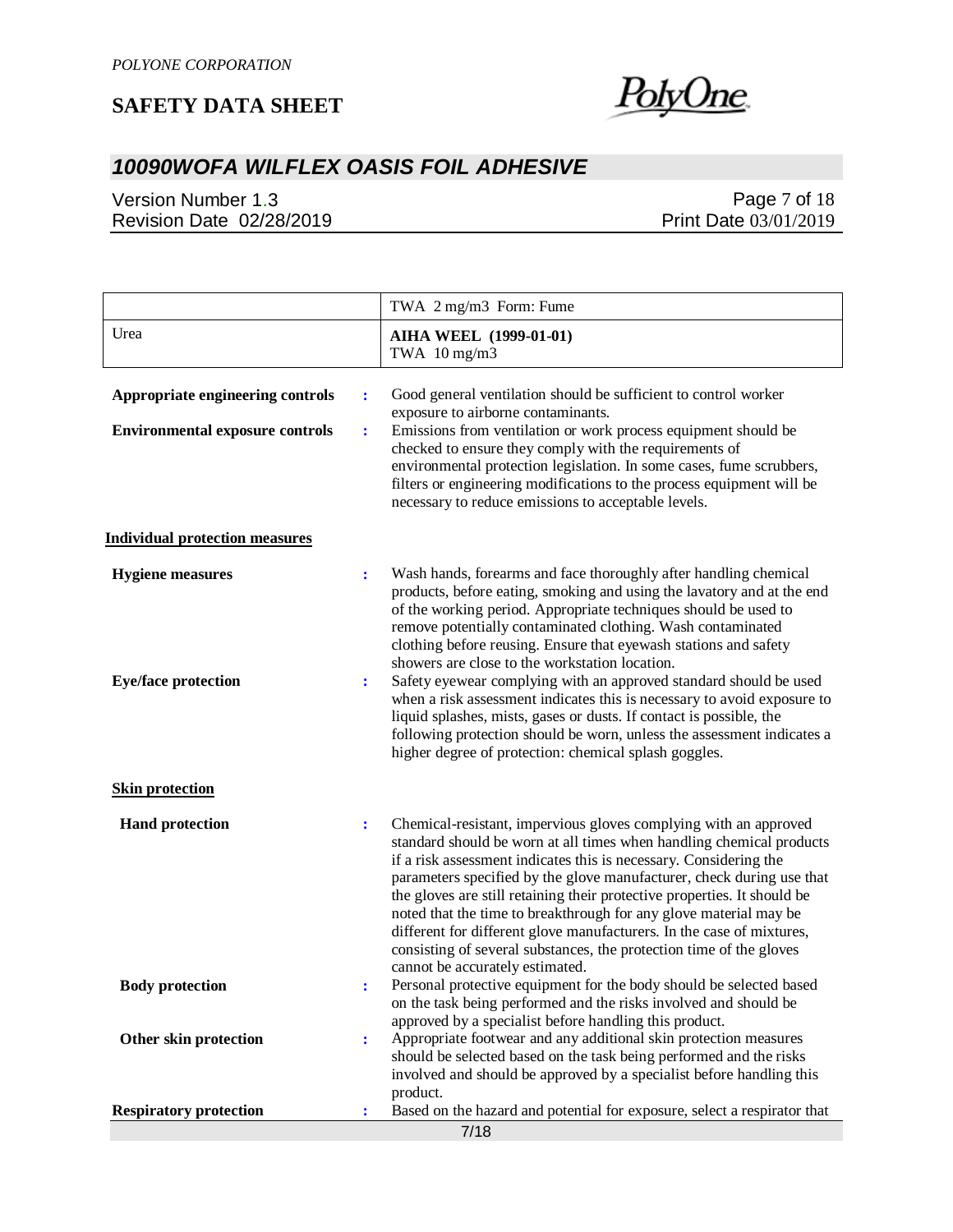

### *10090WOFA WILFLEX OASIS FOIL ADHESIVE*

Version Number 1.3 Revision Date 02/28/2019

Page 8 of 18 Print Date 03/01/2019

meets the appropriate standard or certification. Respirators must be used according to a respiratory protection program to ensure proper fitting, training, and other important aspects of use.

# **Section 9. Physical and chemical properties**

#### **Appearance**

| <b>Physical state</b>            | $\ddot{\phantom{a}}$ | liquid [liquid]                |
|----------------------------------|----------------------|--------------------------------|
| Color                            |                      | <b>NO PIGMENT</b>              |
| Odor                             |                      | Not available.                 |
| <b>Odor threshold</b>            |                      | Not available.                 |
| pН                               |                      | Not available.                 |
| <b>Melting point</b>             |                      | Not available.                 |
| <b>Boiling point</b>             |                      | Not available.                 |
| <b>Flash point</b>               |                      | Not available.                 |
| <b>Burning time</b>              |                      | Not available.                 |
| <b>Burning rate</b>              |                      | Not available.                 |
| <b>Evaporation rate</b>          |                      | Not available.                 |
| <b>Flammability</b> (solid, gas) | $\ddot{\cdot}$       | Not available.                 |
| Lower and upper explosive        |                      | <b>Lower:</b> Not available.   |
| (flammable) limits               |                      | <b>Upper:</b> Not available.   |
| Vapor pressure                   | $\ddot{\cdot}$       | Not available.                 |
| Vapor density                    |                      | Not available.                 |
| <b>Relative density</b>          |                      | Not available.                 |
| <b>Solubility</b>                |                      | Not available.                 |
| Solubility in water              |                      | Not available.                 |
| Partition coefficient: n-        | ÷                    | Not available.                 |
| octanol/water                    |                      |                                |
|                                  |                      |                                |
| <b>Auto-ignition temperature</b> | $\ddot{\cdot}$       | Not available.                 |
| <b>Decomposition temperature</b> |                      | Not available.                 |
| <b>SADT</b>                      | ÷                    | Not available.                 |
| <b>Viscosity</b>                 | $\ddot{\cdot}$       | <b>Dynamic:</b> Not available. |

# **Section 10. Stability and reactivity**

| <b>Reactivity</b>                         | No specific test data related to reactivity available for this product or<br>its ingredients. |
|-------------------------------------------|-----------------------------------------------------------------------------------------------|
| <b>Chemical stability</b>                 | Stable under recommended storage and handling conditions (see<br>Section 7).                  |
| <b>Possibility of hazardous reactions</b> | Under normal conditions of storage and use, hazardous reactions will<br>not occur.            |
| <b>Conditions to avoid</b>                | Keep away from extreme heat and oxidizing agents.                                             |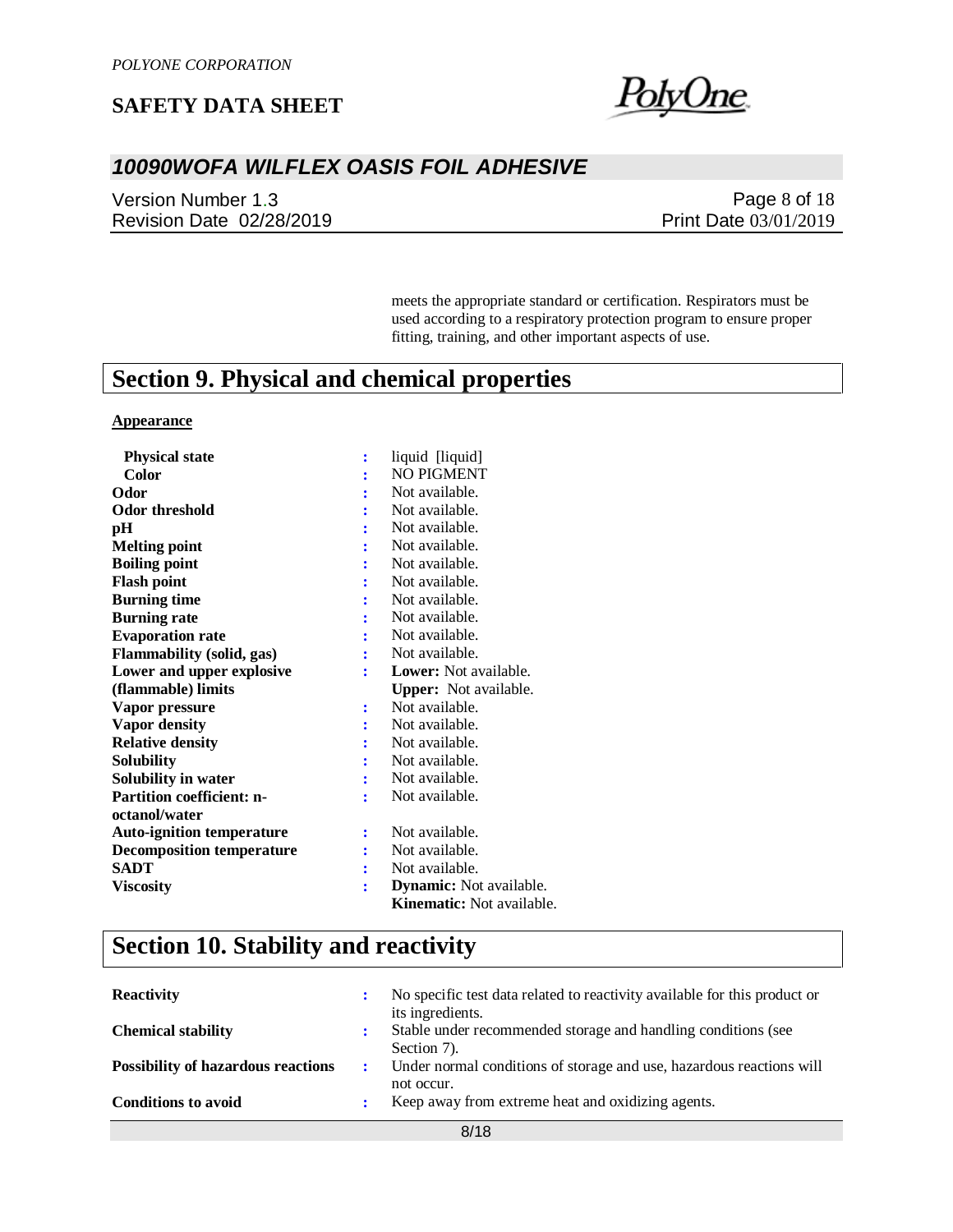

## *10090WOFA WILFLEX OASIS FOIL ADHESIVE*

Version Number 1.3 Revision Date 02/28/2019

Page 9 of 18 Print Date 03/01/2019

| Incompatible materials                     | Keep away from strong acids.<br>Oxidizer.                                                               |
|--------------------------------------------|---------------------------------------------------------------------------------------------------------|
| <b>Hazardous decomposition</b><br>products | Under normal conditions of storage and use, hazardous decomposition<br>products should not be produced. |

# **Section 11. Toxicological information**

This mixture has not been evaluated as a whole for health effects. Exposure effects listed are based on existing health data for the individual components which comprise the mixture.

#### **Information on toxicological effects**

#### **Acute toxicity**

| <b>Product/ingredient name</b>       | <b>Result</b>               | <b>Species</b>              | <b>Dose</b>    | <b>Exposure</b>          |  |  |
|--------------------------------------|-----------------------------|-----------------------------|----------------|--------------------------|--|--|
| 1,2-Propanediol                      |                             |                             |                |                          |  |  |
|                                      | LD50 Oral                   | Rat                         | $20,000$ mg/kg |                          |  |  |
| <b>Remarks - Inhalation:</b>         | No applicable toxicity data |                             |                |                          |  |  |
|                                      | LD50 Dermal                 | Rabbit                      | $20,800$ mg/kg |                          |  |  |
| Urea                                 |                             |                             |                |                          |  |  |
|                                      | LD50 Oral                   | Rat                         | $8,471$ mg/kg  | -                        |  |  |
| <b>Remarks - Inhalation:</b>         |                             | No applicable toxicity data |                |                          |  |  |
| <b>Remarks - Dermal:</b>             | No applicable toxicity data |                             |                |                          |  |  |
| Paraffin waxes and Hydrocarbon waxes |                             |                             |                |                          |  |  |
|                                      | LD50 Oral                   | Rat                         | $2,000$ mg/kg  | $\overline{\phantom{a}}$ |  |  |
| <b>Remarks - Inhalation:</b>         | No applicable toxicity data |                             |                |                          |  |  |
| <b>Remarks - Dermal:</b>             | No applicable toxicity data |                             |                |                          |  |  |
| $C = 1 - 2 - 1C$                     |                             | Mintena Mat Collected       |                |                          |  |  |

 **Conclusion/Summary :** Mixture.Not fully tested.

#### **Irritation/Corrosion**

| <b>Product/ingredient name</b> | <b>Result</b> | <b>Species</b> | <b>Score</b> | <b>Exposure</b> | <b>Observation</b> |
|--------------------------------|---------------|----------------|--------------|-----------------|--------------------|
| 1,2-Propanediol                | Skin - Mild   | Woman          |              | 96 hrs          | -                  |
|                                | irritant      |                |              |                 |                    |
|                                | Skin - Mild   | Human          |              | $168$ hrs       |                    |
|                                | irritant      |                |              |                 |                    |
|                                | Skin -        | Human          |              | $72$ hrs        | -                  |
|                                | Moderate      |                |              |                 |                    |
|                                | irritant      |                |              |                 |                    |
|                                | Eyes - Mild   | Rabbit         |              |                 |                    |
|                                | irritant      |                |              |                 |                    |
|                                | Eyes - Mild   | Rabbit         |              | $24$ hrs        |                    |
|                                | irritant      |                |              |                 |                    |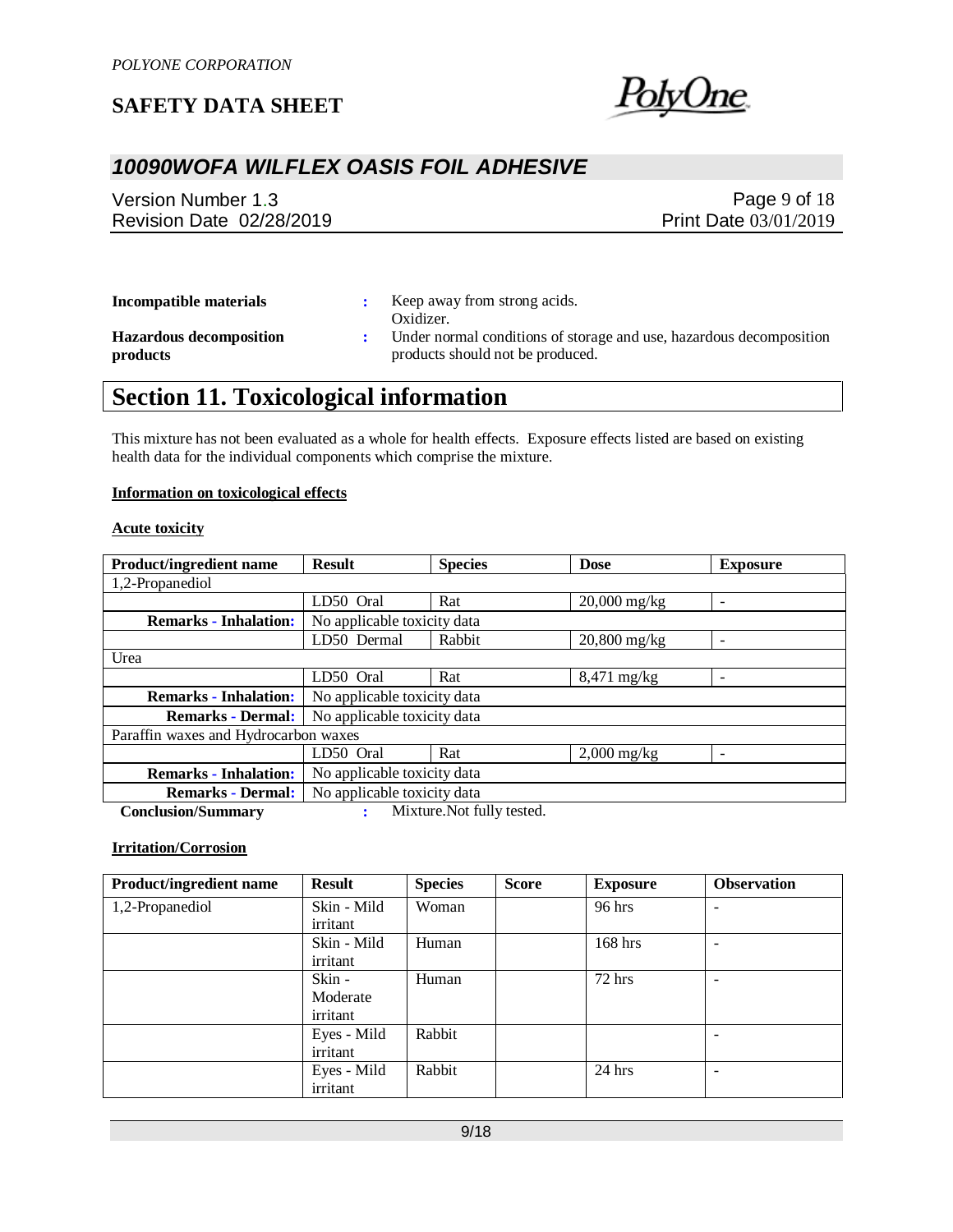

# *10090WOFA WILFLEX OASIS FOIL ADHESIVE*

Version Number 1.3 Revision Date 02/28/2019

Page 10 of 18 Print Date 03/01/2019

| Child<br>96 hrs<br>Skin -<br>$\overline{\phantom{a}}$<br>Moderate<br>irritant<br>$Skin -$<br>Human<br>24 hrs<br>Urea<br>$\omega$<br>Moderate<br>irritant<br>Skin - Mild<br>Human<br>72 hrs<br>$\blacksquare$<br>irritant<br>Paraffin waxes and<br>Skin -<br>Rabbit<br>$\Box$<br>Hydrocarbon waxes<br>Moderate<br>irritant<br>Rabbit<br>Eyes - Mild<br>$\blacksquare$<br>irritant<br>Skin - Mild<br>Rabbit<br>24 hrs<br>$\mathcal{L}$<br>irritant<br>Rabbit<br>Eyes - Mild<br>24 hrs<br>$\blacksquare$<br>irritant<br><b>Conclusion/Summary</b><br><b>Skin</b><br>Mixture. Not fully tested.<br>$\ddot{\cdot}$<br>Mixture. Not fully tested.<br><b>Eyes</b><br>$\ddot{\cdot}$<br><b>Respiratory</b><br>Mixture. Not fully tested.<br>$\ddot{\cdot}$<br><b>Sensitization</b><br><b>Conclusion/Summary</b><br><b>Skin</b><br>Mixture. Not fully tested.<br>$\ddot{\cdot}$<br>Mixture. Not fully tested.<br><b>Respiratory</b><br>÷<br><b>Mutagenicity</b><br><b>Conclusion/Summary</b><br>Mixture. Not fully tested.<br>$\ddot{\cdot}$<br>Carcinogenicity<br><b>Conclusion/Summary</b><br>Mixture. Not fully tested.<br>÷<br><b>Reproductive toxicity</b><br><b>Conclusion/Summary</b><br>Mixture. Not fully tested.<br><b>Teratogenicity</b><br><b>Conclusion/Summary</b><br>Mixture. Not fully tested.<br>$\ddot{\cdot}$<br>Specific target organ toxicity (single exposure) |  |  |  |  |  |
|-----------------------------------------------------------------------------------------------------------------------------------------------------------------------------------------------------------------------------------------------------------------------------------------------------------------------------------------------------------------------------------------------------------------------------------------------------------------------------------------------------------------------------------------------------------------------------------------------------------------------------------------------------------------------------------------------------------------------------------------------------------------------------------------------------------------------------------------------------------------------------------------------------------------------------------------------------------------------------------------------------------------------------------------------------------------------------------------------------------------------------------------------------------------------------------------------------------------------------------------------------------------------------------------------------------------------------------------------------------------------------|--|--|--|--|--|
|                                                                                                                                                                                                                                                                                                                                                                                                                                                                                                                                                                                                                                                                                                                                                                                                                                                                                                                                                                                                                                                                                                                                                                                                                                                                                                                                                                             |  |  |  |  |  |
|                                                                                                                                                                                                                                                                                                                                                                                                                                                                                                                                                                                                                                                                                                                                                                                                                                                                                                                                                                                                                                                                                                                                                                                                                                                                                                                                                                             |  |  |  |  |  |
|                                                                                                                                                                                                                                                                                                                                                                                                                                                                                                                                                                                                                                                                                                                                                                                                                                                                                                                                                                                                                                                                                                                                                                                                                                                                                                                                                                             |  |  |  |  |  |
|                                                                                                                                                                                                                                                                                                                                                                                                                                                                                                                                                                                                                                                                                                                                                                                                                                                                                                                                                                                                                                                                                                                                                                                                                                                                                                                                                                             |  |  |  |  |  |
|                                                                                                                                                                                                                                                                                                                                                                                                                                                                                                                                                                                                                                                                                                                                                                                                                                                                                                                                                                                                                                                                                                                                                                                                                                                                                                                                                                             |  |  |  |  |  |
|                                                                                                                                                                                                                                                                                                                                                                                                                                                                                                                                                                                                                                                                                                                                                                                                                                                                                                                                                                                                                                                                                                                                                                                                                                                                                                                                                                             |  |  |  |  |  |
|                                                                                                                                                                                                                                                                                                                                                                                                                                                                                                                                                                                                                                                                                                                                                                                                                                                                                                                                                                                                                                                                                                                                                                                                                                                                                                                                                                             |  |  |  |  |  |
|                                                                                                                                                                                                                                                                                                                                                                                                                                                                                                                                                                                                                                                                                                                                                                                                                                                                                                                                                                                                                                                                                                                                                                                                                                                                                                                                                                             |  |  |  |  |  |
|                                                                                                                                                                                                                                                                                                                                                                                                                                                                                                                                                                                                                                                                                                                                                                                                                                                                                                                                                                                                                                                                                                                                                                                                                                                                                                                                                                             |  |  |  |  |  |
|                                                                                                                                                                                                                                                                                                                                                                                                                                                                                                                                                                                                                                                                                                                                                                                                                                                                                                                                                                                                                                                                                                                                                                                                                                                                                                                                                                             |  |  |  |  |  |
|                                                                                                                                                                                                                                                                                                                                                                                                                                                                                                                                                                                                                                                                                                                                                                                                                                                                                                                                                                                                                                                                                                                                                                                                                                                                                                                                                                             |  |  |  |  |  |
|                                                                                                                                                                                                                                                                                                                                                                                                                                                                                                                                                                                                                                                                                                                                                                                                                                                                                                                                                                                                                                                                                                                                                                                                                                                                                                                                                                             |  |  |  |  |  |
|                                                                                                                                                                                                                                                                                                                                                                                                                                                                                                                                                                                                                                                                                                                                                                                                                                                                                                                                                                                                                                                                                                                                                                                                                                                                                                                                                                             |  |  |  |  |  |
|                                                                                                                                                                                                                                                                                                                                                                                                                                                                                                                                                                                                                                                                                                                                                                                                                                                                                                                                                                                                                                                                                                                                                                                                                                                                                                                                                                             |  |  |  |  |  |
|                                                                                                                                                                                                                                                                                                                                                                                                                                                                                                                                                                                                                                                                                                                                                                                                                                                                                                                                                                                                                                                                                                                                                                                                                                                                                                                                                                             |  |  |  |  |  |
|                                                                                                                                                                                                                                                                                                                                                                                                                                                                                                                                                                                                                                                                                                                                                                                                                                                                                                                                                                                                                                                                                                                                                                                                                                                                                                                                                                             |  |  |  |  |  |
|                                                                                                                                                                                                                                                                                                                                                                                                                                                                                                                                                                                                                                                                                                                                                                                                                                                                                                                                                                                                                                                                                                                                                                                                                                                                                                                                                                             |  |  |  |  |  |
|                                                                                                                                                                                                                                                                                                                                                                                                                                                                                                                                                                                                                                                                                                                                                                                                                                                                                                                                                                                                                                                                                                                                                                                                                                                                                                                                                                             |  |  |  |  |  |
|                                                                                                                                                                                                                                                                                                                                                                                                                                                                                                                                                                                                                                                                                                                                                                                                                                                                                                                                                                                                                                                                                                                                                                                                                                                                                                                                                                             |  |  |  |  |  |
|                                                                                                                                                                                                                                                                                                                                                                                                                                                                                                                                                                                                                                                                                                                                                                                                                                                                                                                                                                                                                                                                                                                                                                                                                                                                                                                                                                             |  |  |  |  |  |
|                                                                                                                                                                                                                                                                                                                                                                                                                                                                                                                                                                                                                                                                                                                                                                                                                                                                                                                                                                                                                                                                                                                                                                                                                                                                                                                                                                             |  |  |  |  |  |
|                                                                                                                                                                                                                                                                                                                                                                                                                                                                                                                                                                                                                                                                                                                                                                                                                                                                                                                                                                                                                                                                                                                                                                                                                                                                                                                                                                             |  |  |  |  |  |
|                                                                                                                                                                                                                                                                                                                                                                                                                                                                                                                                                                                                                                                                                                                                                                                                                                                                                                                                                                                                                                                                                                                                                                                                                                                                                                                                                                             |  |  |  |  |  |
|                                                                                                                                                                                                                                                                                                                                                                                                                                                                                                                                                                                                                                                                                                                                                                                                                                                                                                                                                                                                                                                                                                                                                                                                                                                                                                                                                                             |  |  |  |  |  |
|                                                                                                                                                                                                                                                                                                                                                                                                                                                                                                                                                                                                                                                                                                                                                                                                                                                                                                                                                                                                                                                                                                                                                                                                                                                                                                                                                                             |  |  |  |  |  |
|                                                                                                                                                                                                                                                                                                                                                                                                                                                                                                                                                                                                                                                                                                                                                                                                                                                                                                                                                                                                                                                                                                                                                                                                                                                                                                                                                                             |  |  |  |  |  |
|                                                                                                                                                                                                                                                                                                                                                                                                                                                                                                                                                                                                                                                                                                                                                                                                                                                                                                                                                                                                                                                                                                                                                                                                                                                                                                                                                                             |  |  |  |  |  |
|                                                                                                                                                                                                                                                                                                                                                                                                                                                                                                                                                                                                                                                                                                                                                                                                                                                                                                                                                                                                                                                                                                                                                                                                                                                                                                                                                                             |  |  |  |  |  |
|                                                                                                                                                                                                                                                                                                                                                                                                                                                                                                                                                                                                                                                                                                                                                                                                                                                                                                                                                                                                                                                                                                                                                                                                                                                                                                                                                                             |  |  |  |  |  |
|                                                                                                                                                                                                                                                                                                                                                                                                                                                                                                                                                                                                                                                                                                                                                                                                                                                                                                                                                                                                                                                                                                                                                                                                                                                                                                                                                                             |  |  |  |  |  |
|                                                                                                                                                                                                                                                                                                                                                                                                                                                                                                                                                                                                                                                                                                                                                                                                                                                                                                                                                                                                                                                                                                                                                                                                                                                                                                                                                                             |  |  |  |  |  |
|                                                                                                                                                                                                                                                                                                                                                                                                                                                                                                                                                                                                                                                                                                                                                                                                                                                                                                                                                                                                                                                                                                                                                                                                                                                                                                                                                                             |  |  |  |  |  |
|                                                                                                                                                                                                                                                                                                                                                                                                                                                                                                                                                                                                                                                                                                                                                                                                                                                                                                                                                                                                                                                                                                                                                                                                                                                                                                                                                                             |  |  |  |  |  |
|                                                                                                                                                                                                                                                                                                                                                                                                                                                                                                                                                                                                                                                                                                                                                                                                                                                                                                                                                                                                                                                                                                                                                                                                                                                                                                                                                                             |  |  |  |  |  |
|                                                                                                                                                                                                                                                                                                                                                                                                                                                                                                                                                                                                                                                                                                                                                                                                                                                                                                                                                                                                                                                                                                                                                                                                                                                                                                                                                                             |  |  |  |  |  |
|                                                                                                                                                                                                                                                                                                                                                                                                                                                                                                                                                                                                                                                                                                                                                                                                                                                                                                                                                                                                                                                                                                                                                                                                                                                                                                                                                                             |  |  |  |  |  |
|                                                                                                                                                                                                                                                                                                                                                                                                                                                                                                                                                                                                                                                                                                                                                                                                                                                                                                                                                                                                                                                                                                                                                                                                                                                                                                                                                                             |  |  |  |  |  |
|                                                                                                                                                                                                                                                                                                                                                                                                                                                                                                                                                                                                                                                                                                                                                                                                                                                                                                                                                                                                                                                                                                                                                                                                                                                                                                                                                                             |  |  |  |  |  |
|                                                                                                                                                                                                                                                                                                                                                                                                                                                                                                                                                                                                                                                                                                                                                                                                                                                                                                                                                                                                                                                                                                                                                                                                                                                                                                                                                                             |  |  |  |  |  |
|                                                                                                                                                                                                                                                                                                                                                                                                                                                                                                                                                                                                                                                                                                                                                                                                                                                                                                                                                                                                                                                                                                                                                                                                                                                                                                                                                                             |  |  |  |  |  |
|                                                                                                                                                                                                                                                                                                                                                                                                                                                                                                                                                                                                                                                                                                                                                                                                                                                                                                                                                                                                                                                                                                                                                                                                                                                                                                                                                                             |  |  |  |  |  |
|                                                                                                                                                                                                                                                                                                                                                                                                                                                                                                                                                                                                                                                                                                                                                                                                                                                                                                                                                                                                                                                                                                                                                                                                                                                                                                                                                                             |  |  |  |  |  |
|                                                                                                                                                                                                                                                                                                                                                                                                                                                                                                                                                                                                                                                                                                                                                                                                                                                                                                                                                                                                                                                                                                                                                                                                                                                                                                                                                                             |  |  |  |  |  |
|                                                                                                                                                                                                                                                                                                                                                                                                                                                                                                                                                                                                                                                                                                                                                                                                                                                                                                                                                                                                                                                                                                                                                                                                                                                                                                                                                                             |  |  |  |  |  |
|                                                                                                                                                                                                                                                                                                                                                                                                                                                                                                                                                                                                                                                                                                                                                                                                                                                                                                                                                                                                                                                                                                                                                                                                                                                                                                                                                                             |  |  |  |  |  |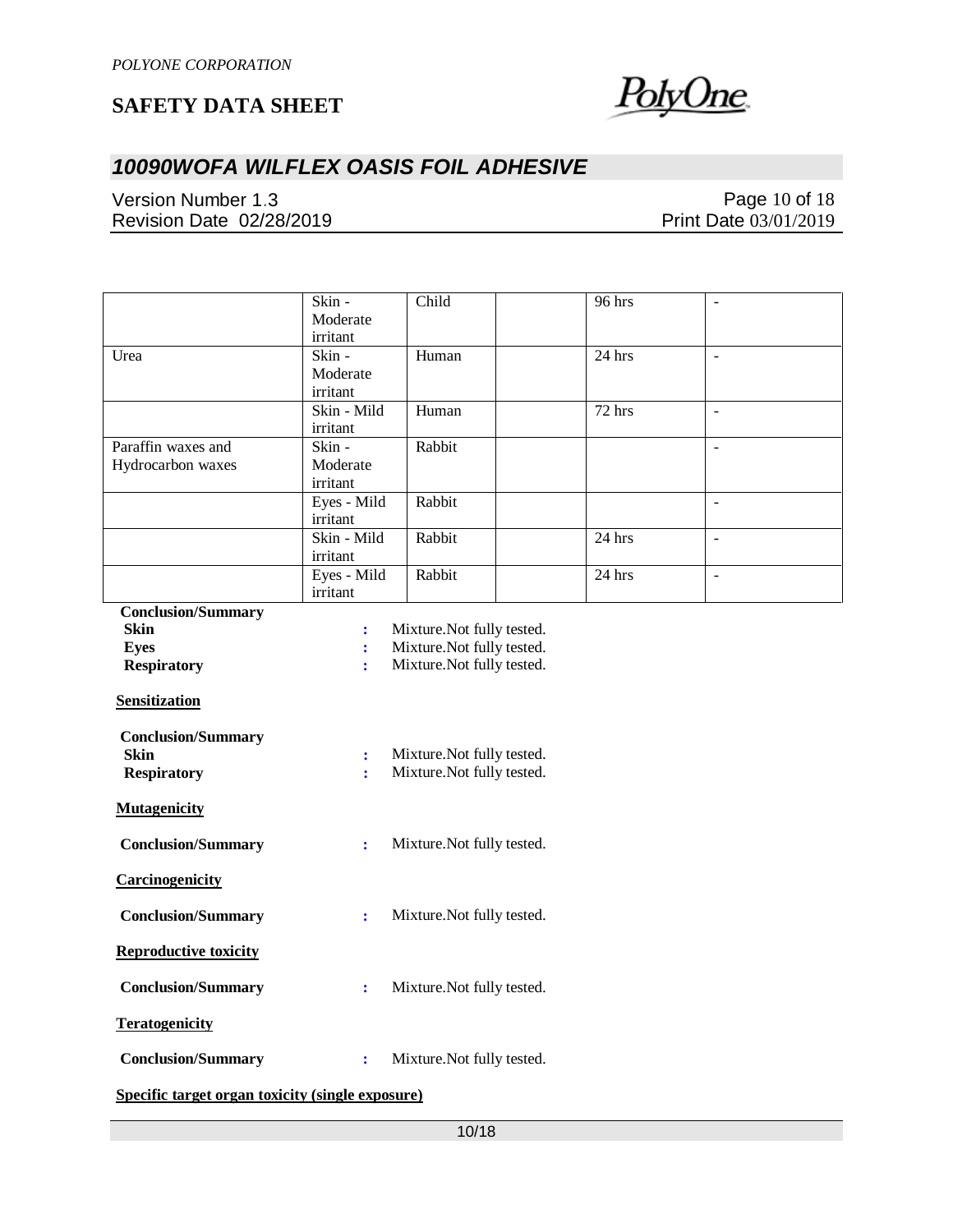

# *10090WOFA WILFLEX OASIS FOIL ADHESIVE*

Version Number 1.3 Revision Date 02/28/2019

Page 11 of 18 Print Date 03/01/2019

Not available.

| Specific target organ toxicity (repeated exposure) |                      |                                                                                            |
|----------------------------------------------------|----------------------|--------------------------------------------------------------------------------------------|
| Not available.                                     |                      |                                                                                            |
| <b>Aspiration hazard</b><br>Not available.         |                      |                                                                                            |
| <b>Information on likely routes of</b><br>exposure |                      | : Not available.                                                                           |
| Potential acute health effects                     |                      |                                                                                            |
| <b>Eye contact</b>                                 | ÷                    | Causes serious eye irritation.                                                             |
| <b>Inhalation</b>                                  | ÷                    | No known significant effects or critical hazards.                                          |
| <b>Skin contact</b>                                | ÷                    | Causes skin irritation.                                                                    |
| <b>Ingestion</b>                                   | ÷                    | No known significant effects or critical hazards.                                          |
|                                                    |                      | Symptoms related to the physical, chemical and toxicological characteristics               |
| <b>Eye contact</b>                                 | $\ddot{\phantom{a}}$ | Adverse symptoms may include the following:<br>pain or irritation<br>watering              |
| <b>Inhalation</b>                                  |                      | redness                                                                                    |
|                                                    | : :                  | No specific data.                                                                          |
| <b>Skin contact</b>                                | $\ddot{\phantom{a}}$ | Adverse symptoms may include the following:                                                |
|                                                    |                      | irritation                                                                                 |
| <b>Ingestion</b>                                   | ÷                    | redness<br>No specific data.                                                               |
|                                                    |                      | Delayed and immediate effects as well as chronic effects from short and long-term exposure |
| <b>Short term exposure</b>                         |                      |                                                                                            |
| <b>Potential immediate effects</b>                 | $\mathbf{L}$         | Not available.                                                                             |
| <b>Potential delayed effects</b>                   | $\mathbf{r}$         | Not available.                                                                             |
| Long term exposure                                 |                      |                                                                                            |
| <b>Potential immediate effects</b>                 | $\ddot{\cdot}$       | Not available.                                                                             |
| <b>Potential delayed effects</b>                   | ÷                    | Not available.                                                                             |
| <b>Potential chronic health effects</b>            |                      |                                                                                            |
| <b>Conclusion/Summary</b>                          | ÷                    | Mixture. Not fully tested.                                                                 |
|                                                    |                      |                                                                                            |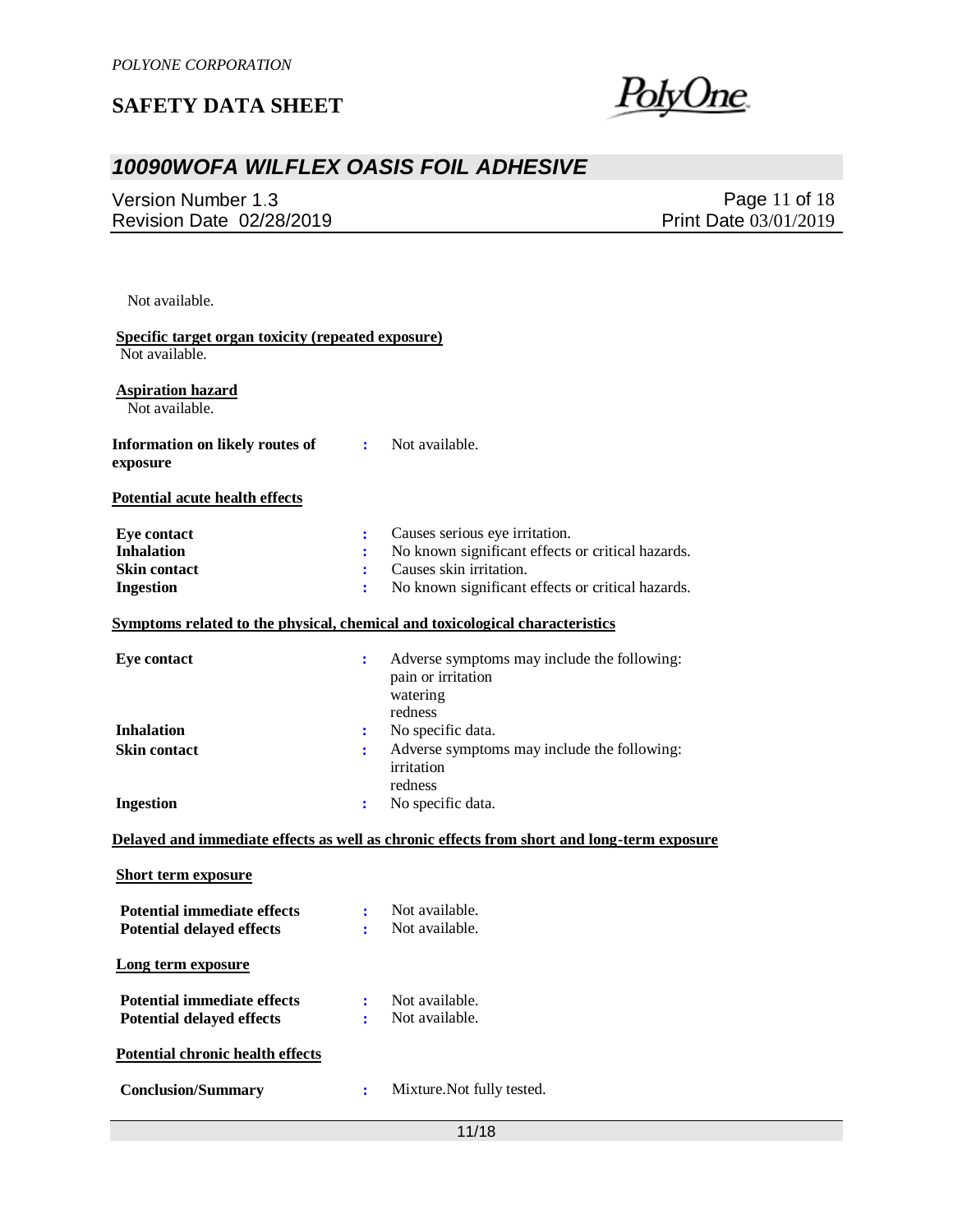

## *10090WOFA WILFLEX OASIS FOIL ADHESIVE*

Version Number 1.3 Revision Date 02/28/2019

Page 12 of 18 Print Date 03/01/2019

| <b>General</b>               | No known significant effects or critical hazards. |
|------------------------------|---------------------------------------------------|
| Carcinogenicity              | No known significant effects or critical hazards. |
| <b>Mutagenicity</b>          | No known significant effects or critical hazards. |
| <b>Teratogenicity</b>        | No known significant effects or critical hazards. |
| <b>Developmental effects</b> | No known significant effects or critical hazards. |
| <b>Fertility effects</b>     | No known significant effects or critical hazards. |

**Numerical measures of toxicity**

#### **Acute toxicity estimates**

| $\sim$<br>,,,,,<br> | <b>TIME</b><br>$\mathbf{v}$<br>valut<br>18.L.          |
|---------------------|--------------------------------------------------------|
| Oral                | 14<br>--<br>$\sim$ 00<br>κ۶<br>mg<br>,,,<br>vv.<br>. . |

# **Section 12. Ecological information**

#### **Toxicity**

| <b>Product/ingredient name</b>   | <b>Result</b>                   | <b>Species</b>         | <b>Exposure</b> |
|----------------------------------|---------------------------------|------------------------|-----------------|
| 1,2-Propanediol                  |                                 |                        |                 |
|                                  | Acute LC50 710 Mg/l Fresh water | Fish - Fish            | 96 h            |
| <b>Remarks - Acute - Fish:</b>   | Acute                           |                        |                 |
|                                  | Acute $EC50 > 110$ Mg/l Fresh   | Aquatic invertebrates. | 48 h            |
|                                  | water                           | Daphnia                |                 |
| Remarks - Acute - Aquatic        | Acute                           |                        |                 |
| invertebrates.:                  |                                 |                        |                 |
|                                  | Acute LC50 1,020 Mg/l Fresh     | Aquatic invertebrates. | 48 h            |
|                                  | water                           | Crustaceans            |                 |
| Remarks - Acute - Aquatic        | Acute                           |                        |                 |
| invertebrates.:                  |                                 |                        |                 |
| Remarks - Acute - Aquatic        | No applicable toxicity data     |                        |                 |
| plants:                          |                                 |                        |                 |
| <b>Remarks - Chronic - Fish:</b> | No applicable toxicity data     |                        |                 |
| <b>Remarks - Chronic -</b>       | No applicable toxicity data     |                        |                 |
| <b>Aquatic invertebrates.:</b>   |                                 |                        |                 |
| Urea                             |                                 |                        |                 |
|                                  | Acute LC50 0.000023 Mg/l Fresh  | Fish - Fish            | 96 h            |
|                                  | water                           |                        |                 |
| <b>Remarks - Acute - Fish:</b>   | Acute                           |                        |                 |
|                                  | Acute EC50 6,573.1 Mg/l Fresh   | Aquatic invertebrates. | 48 h            |
|                                  | water                           | Crustaceans            |                 |
| Remarks - Acute - Aquatic        | Acute                           |                        |                 |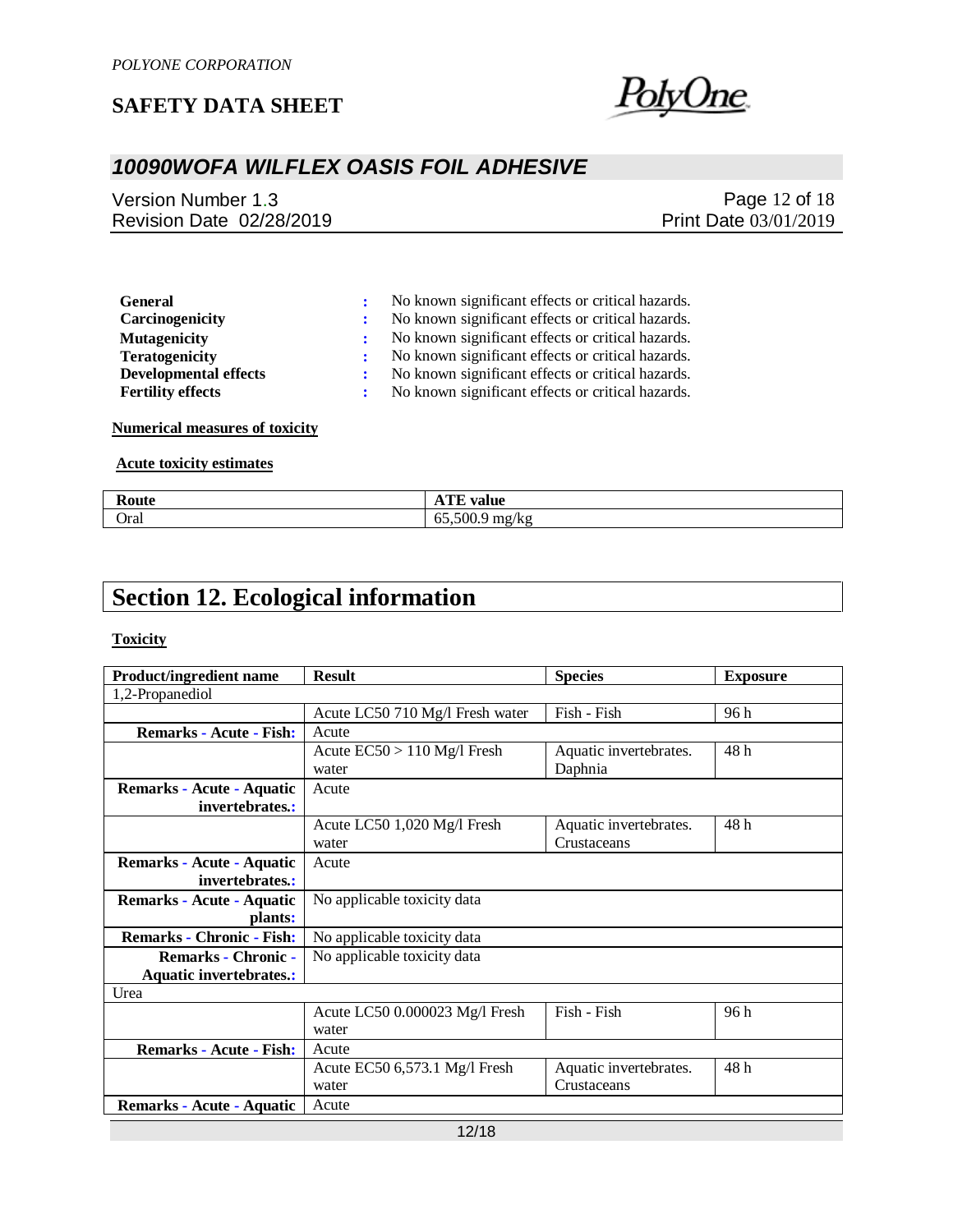

## *10090WOFA WILFLEX OASIS FOIL ADHESIVE*

Version Number 1.3 Revision Date 02/28/2019

Page 13 of 18 Print Date 03/01/2019

| invertebrates.:                                                        |                                        |                                   |      |
|------------------------------------------------------------------------|----------------------------------------|-----------------------------------|------|
|                                                                        | Acute EC50 3,910 Mg/l Fresh<br>water   | Aquatic invertebrates.<br>Daphnia | 48 h |
| Remarks - Acute - Aquatic<br>invertebrates.:                           | Acute                                  |                                   |      |
| Remarks - Acute - Aquatic<br>plants:                                   | No applicable toxicity data            |                                   |      |
|                                                                        | Chronic NOEC 2,000 Mg/l Fresh<br>water | Fish - Fish                       | 30d  |
| <b>Remarks - Chronic - Fish:</b>                                       | Chronic                                |                                   |      |
| <b>Remarks - Chronic -</b>                                             | No applicable toxicity data            |                                   |      |
| <b>Aquatic invertebrates.:</b><br>Paraffin waxes and Hydrocarbon waxes |                                        |                                   |      |
| <b>Remarks - Acute - Fish:</b>                                         | No applicable toxicity data            |                                   |      |
|                                                                        |                                        |                                   |      |
| Remarks - Acute - Aquatic<br>invertebrates:                            | No applicable toxicity data            |                                   |      |
| Remarks - Acute - Aquatic                                              | No applicable toxicity data            |                                   |      |
| plants:                                                                |                                        |                                   |      |
| <b>Remarks - Chronic - Fish:</b>                                       | No applicable toxicity data            |                                   |      |
| <b>Remarks - Chronic -</b><br><b>Aquatic invertebrates.:</b>           | No applicable toxicity data            |                                   |      |
| <b>Conclusion/Summary</b>                                              | Not available.<br>፡                    |                                   |      |

### **Persistence and degradability**

**Conclusion/Summary :** Not available.

#### **Bioaccumulative potential**

| <b>Product/ingredient name</b> | LogPow            | BCF | <b>Potential</b> |
|--------------------------------|-------------------|-----|------------------|
| 1.2-Propanediol                | .070.085          |     | low              |
| Urea                           | $\mathbf{z}$<br>. |     | low              |

#### **Mobility in soil**

| Soil/water partition coefficient | Not available.                                    |
|----------------------------------|---------------------------------------------------|
| (KOC)                            |                                                   |
| Other adverse effects            | No known significant effects or critical hazards. |

# **Section 13. Disposal considerations**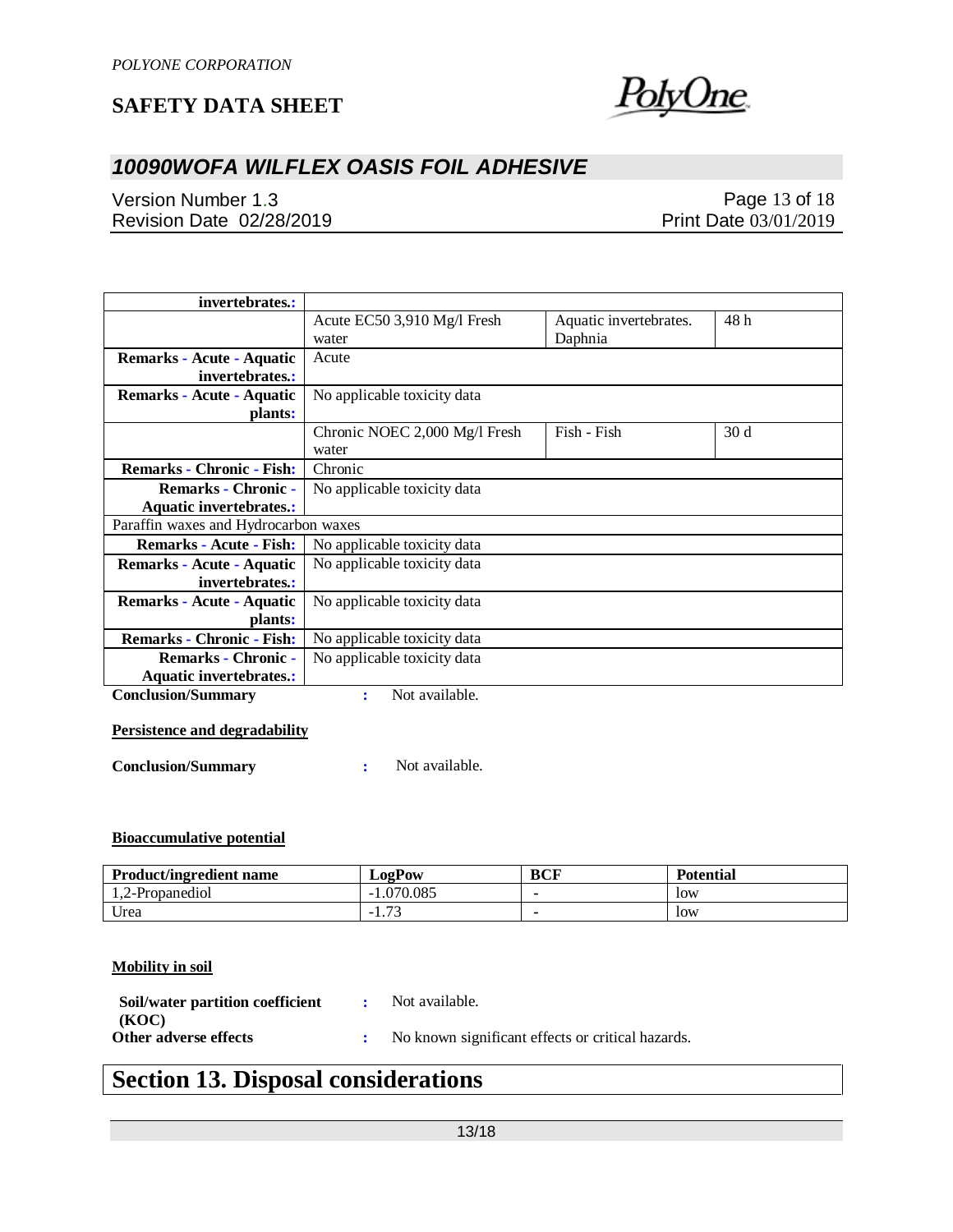

### *10090WOFA WILFLEX OASIS FOIL ADHESIVE*

| Version Number 1.3       | Page 14 of 18                |
|--------------------------|------------------------------|
| Revision Date 02/28/2019 | <b>Print Date 03/01/2019</b> |

**Disposal methods :** The generation of waste should be avoided or minimized wherever possible. Disposal of this product, solutions and any by-products should at all times comply with the requirements of environmental protection and waste disposal legislation and any regional local authority requirements. Dispose of surplus and non-recyclable products via a licensed waste disposal contractor. Waste should not be disposed of untreated to the sewer unless fully compliant with the requirements of all authorities with jurisdiction. Waste packaging should be recycled. Incineration or landfill should only be considered when recycling is not feasible. This material and its container must be disposed of in a safe way. Care should be taken when handling emptied containers that have not been cleaned or rinsed out. Empty containers or liners may retain some product residues. Avoid dispersal of spilled material and runoff and contact with soil, waterways, drains and sewers.

**United States - RCRA Acute hazardous waste "P" List:** Not listed

**United States - RCRA Toxic hazardous waste "U" List:** Not listed

### **Section 14. Transport information**

| <b>U.S.DOT 49CFR</b><br>Ground/Air/Water | $\ddot{\phantom{0}}$ | Not regulated for transportation.     |
|------------------------------------------|----------------------|---------------------------------------|
| International Air<br><b>ICAO/JATA</b>    |                      | Consult mode specific transport rules |
| International Water<br>IMO/IMDG          |                      | Consult mode specific transport rules |

## **Section 15. Regulatory information**

| <b>U.S. Federal regulations</b> | : | United States - TSCA 12(b) - Chemical export notification: None<br>of the components are listed.<br>United States - TSCA 4(a) - ITC Priority list: Not listed<br>United States - TSCA 4(a) - Proposed test rules: Not listed<br>United States - TSCA 4(f) - Priority risk review: Not listed<br>United States - TSCA $5(a)2$ - Final significant new use rules: Not<br>listed<br>United States - TSCA $5(a)2$ - Proposed significant new use rules:<br>Not listed |
|---------------------------------|---|-------------------------------------------------------------------------------------------------------------------------------------------------------------------------------------------------------------------------------------------------------------------------------------------------------------------------------------------------------------------------------------------------------------------------------------------------------------------|
|                                 |   |                                                                                                                                                                                                                                                                                                                                                                                                                                                                   |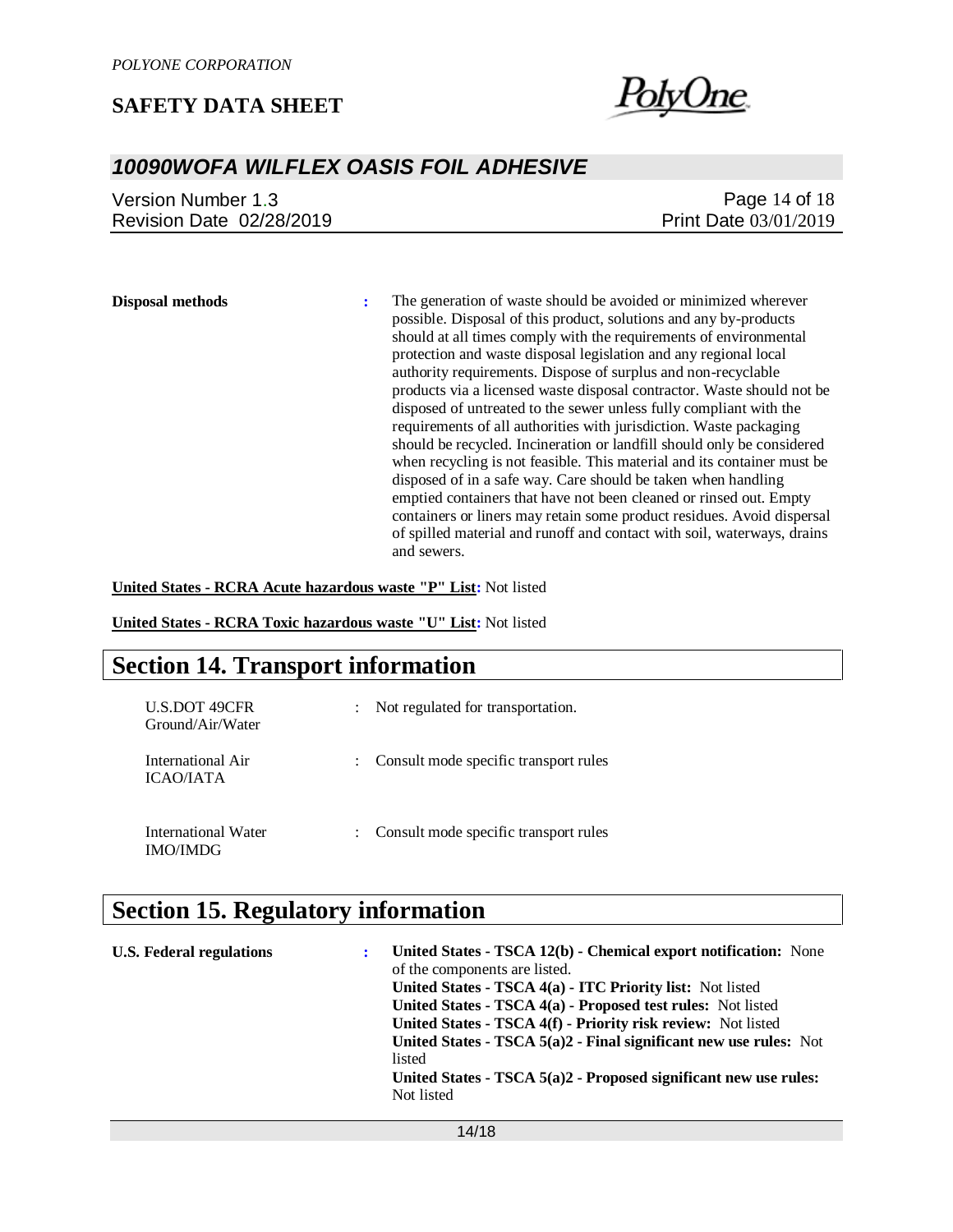

# *10090WOFA WILFLEX OASIS FOIL ADHESIVE*

| Version Number 1.3       | Page 15 of 18                |
|--------------------------|------------------------------|
| Revision Date 02/28/2019 | <b>Print Date 03/01/2019</b> |

|                                                                               |   | United States - TSCA 5(e) - Substances consent order: Not listed<br>United States - TSCA 6 - Final risk management: Not listed<br>United States - TSCA 6 - Proposed risk management: Not listed<br>United States - TSCA 8(a) - Chemical risk rules: Not listed<br>United States - TSCA 8(a) - Dioxin/Furane precusor: Not listed<br>United States - TSCA 8(a) - Chemical Data Reporting (CDR): Not<br>determined<br>United States - TSCA 8(a) - Preliminary assessment report<br>(PAIR): Not listed<br>United States - TSCA 8(c) - Significant adverse reaction (SAR):<br>Listed Hexamethylene diisocyanate |
|-------------------------------------------------------------------------------|---|-------------------------------------------------------------------------------------------------------------------------------------------------------------------------------------------------------------------------------------------------------------------------------------------------------------------------------------------------------------------------------------------------------------------------------------------------------------------------------------------------------------------------------------------------------------------------------------------------------------|
|                                                                               |   | United States - TSCA 8(d) - Health and safety studies: Not listed<br>United States - TSCA 4(a) - Final Test Rules: Not listed<br>United States - EPA Clean water act (CWA) section 307 - Priority<br>pollutants: Listed Hexamethylene diisocyanate                                                                                                                                                                                                                                                                                                                                                          |
|                                                                               |   | United States - EPA Clean water act (CWA) section 311 -<br>Hazardous substances: Listed<br>United States - EPA Clean air act (CAA) section 112 - Accidental<br>release prevention - Flammable substances: Not listed<br>United States - EPA Clean air act (CAA) section 112 - Accidental<br>release prevention - Toxic substances: Not listed<br><b>United States - Department of commerce - Precursor chemical:</b><br>Not listed                                                                                                                                                                          |
| <b>Clean Air Act Section 112(b)</b><br><b>Hazardous Air Pollutants (HAPs)</b> | ÷ | Listed                                                                                                                                                                                                                                                                                                                                                                                                                                                                                                                                                                                                      |
| <b>Clean Air Act Section 602 Class I</b><br><b>Substances</b>                 | ÷ | Not listed                                                                                                                                                                                                                                                                                                                                                                                                                                                                                                                                                                                                  |
| <b>Clean Air Act Section 602 Class II</b><br><b>Substances</b>                | ÷ | Not listed                                                                                                                                                                                                                                                                                                                                                                                                                                                                                                                                                                                                  |
| <b>DEA List I Chemicals (Precursor</b><br><b>Chemicals</b> )                  | ÷ | Not listed                                                                                                                                                                                                                                                                                                                                                                                                                                                                                                                                                                                                  |
| <b>DEA List II Chemicals (Essential</b><br><b>Chemicals</b> )                 | ÷ | Not listed                                                                                                                                                                                                                                                                                                                                                                                                                                                                                                                                                                                                  |

#### **US. EPA CERCLA Hazardous Substances (40 CFR 302)**

not applicable

**SARA 311/312**

**Classification :** SKIN IRRITATION - Category 2 EYE IRRITATION - Category 2A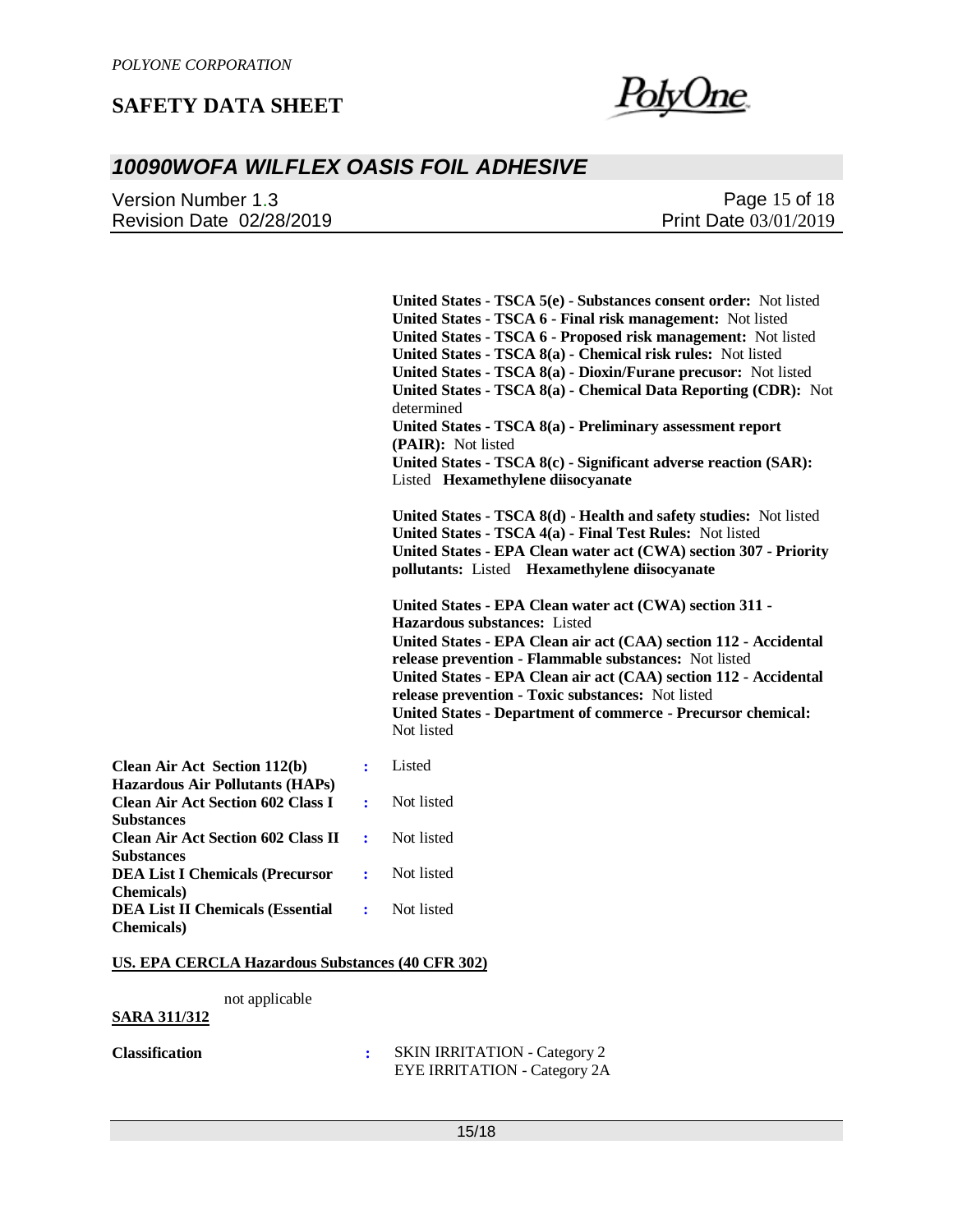

# *10090WOFA WILFLEX OASIS FOIL ADHESIVE*

Version Number 1.3 Revision Date 02/28/2019

Page 16 of 18 Print Date 03/01/2019

#### **Composition/information on ingredients**

| <b>Name</b>        | $\frac{6}{10}$  | <b>Classification</b>                     |
|--------------------|-----------------|-------------------------------------------|
| 1,2-Propanediol    | $>= 5 - \le 10$ | <b>SKIN IRRITATION - Category 2</b>       |
|                    |                 | <b>EYE IRRITATION - Category 2B</b>       |
|                    |                 |                                           |
| Urea               | $>= 3 - 5 = 5$  | <b>SKIN IRRITATION - Category 2</b>       |
|                    |                 | <b>EYE IRRITATION - Category 2A</b>       |
|                    |                 |                                           |
| Paraffin waxes and | $>= 3 - 5$      | <b>ACUTE TOXICITY</b> - oral - Category 4 |
| Hydrocarbon waxes  |                 | <b>SKIN IRRITATION - Category 2</b>       |
|                    |                 | <b>EYE IRRITATION - Category 2B</b>       |
|                    |                 |                                           |

#### **SARA 313**

Not applicable.

| <b>State regulations</b><br><b>Massachusetts</b>                                                                                             | ÷  | None of the components are listed.                                                                                |
|----------------------------------------------------------------------------------------------------------------------------------------------|----|-------------------------------------------------------------------------------------------------------------------|
| <b>New York</b>                                                                                                                              |    | None of the components are listed.                                                                                |
| <b>New Jersey</b>                                                                                                                            | ÷  | The following components are listed:<br>1,2-Propanediol<br>Barium sulfate<br>Paraffin waxes and Hydrocarbon waxes |
| Pennsylvania                                                                                                                                 | ÷  | The following components are listed:<br>1,2-Propanediol                                                           |
|                                                                                                                                              |    | Barium sulfate                                                                                                    |
|                                                                                                                                              |    | Paraffin waxes and Hydrocarbon waxes                                                                              |
| California Prop. 65<br>This product does not require a Safe Harbor warning under California Prop. 65.<br>United States inventory (TSCA 8b) : |    | All components are listed or exempted.                                                                            |
| <b>Canada inventory</b>                                                                                                                      | ÷  | Not determined.                                                                                                   |
| <b>International regulations</b>                                                                                                             |    |                                                                                                                   |
| <b>Inventory list</b>                                                                                                                        |    |                                                                                                                   |
| <b>Australia</b>                                                                                                                             | ٠. | Not determined.                                                                                                   |
| Canada                                                                                                                                       |    | Not determined.                                                                                                   |
| <b>China</b>                                                                                                                                 |    | Not determined.                                                                                                   |
| <b>Europe inventory</b>                                                                                                                      |    | Not determined.                                                                                                   |
| Japan                                                                                                                                        |    | Not determined.                                                                                                   |

16/18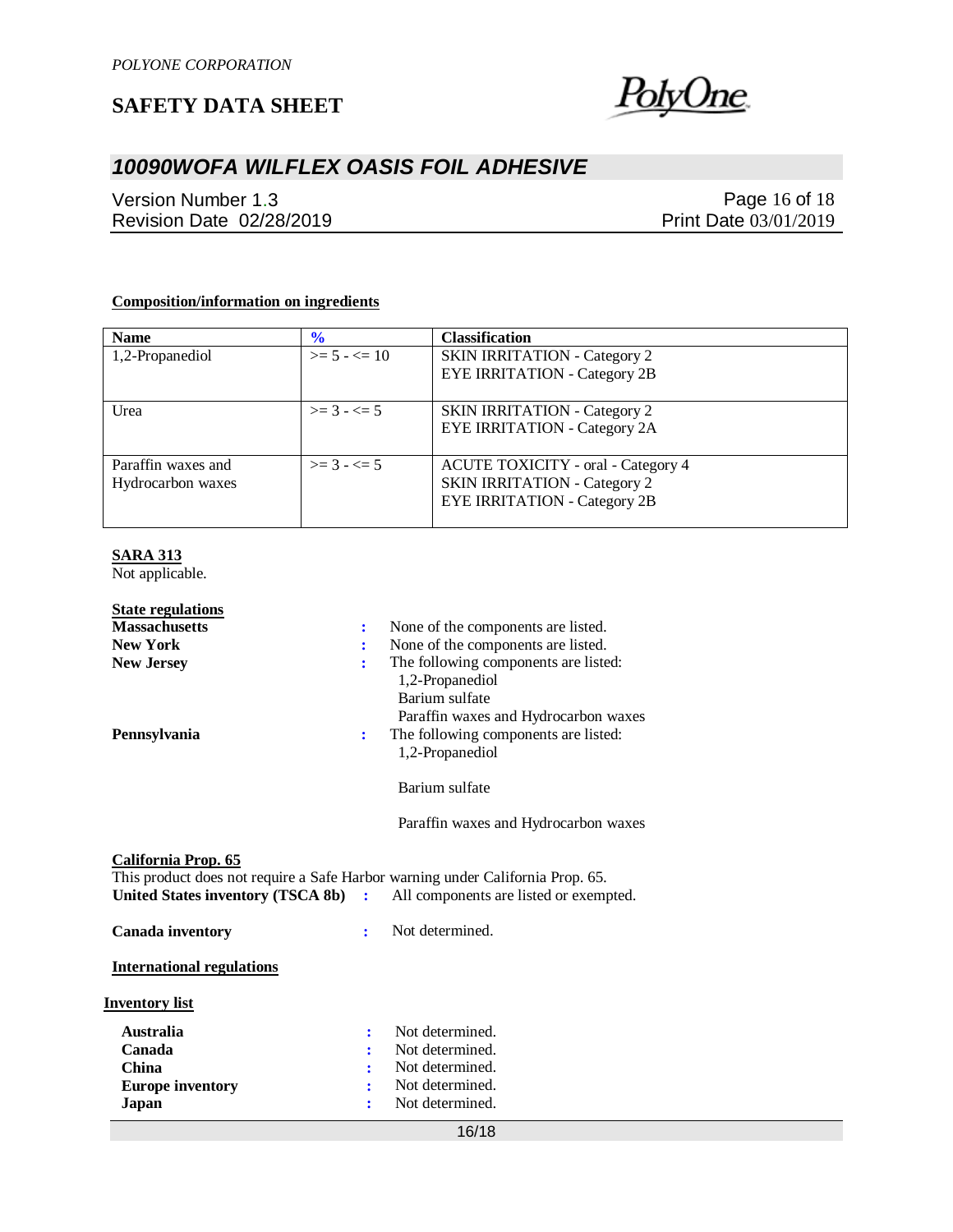

### *10090WOFA WILFLEX OASIS FOIL ADHESIVE*

Version Number 1.3 Revision Date 02/28/2019

Page 17 of 18 Print Date 03/01/2019

| <b>New Zealand</b>                             |              | Not determined.                        |
|------------------------------------------------|--------------|----------------------------------------|
| <b>Philippines</b><br><b>Republic of Korea</b> |              | Not determined.<br>Not determined.     |
| Taiwan                                         |              | Not determined.                        |
| Turkey                                         | $\mathbf{r}$ | Not determined.                        |
| <b>United States</b>                           |              | All components are listed or exempted. |

# **Section 16. Other information**

#### **Hazardous Material Information System (U.S.A.)**

| <b>Health</b>           |  |
|-------------------------|--|
| Flammability            |  |
| <b>Physical hazards</b> |  |
|                         |  |

**Caution: HMIS® ratings are based on a 0-4 rating scale, with 0 representing minimal hazards or risks, and 4 representing significant hazards or risks. Although HMIS® ratings and the associated label are not required on SDSs or products leaving a facility under 29 CFR 1910.1200, the preparer may choose to provide them. HMIS® ratings are to be used with a fully implemented HMIS® program. HMIS® is a registered trademark and service mark of the American Coatings Association, Inc.**

**The customer is responsible for determining the PPE code for this material. For more information on HMIS® Personal Protective Equipment (PPE) codes, consult the HMIS® Implementation Manual. History**

| $\cdots$                       |   |                                                                                                                                                                                                                                                                                                                                                                                                                                                                                                                                                                                              |
|--------------------------------|---|----------------------------------------------------------------------------------------------------------------------------------------------------------------------------------------------------------------------------------------------------------------------------------------------------------------------------------------------------------------------------------------------------------------------------------------------------------------------------------------------------------------------------------------------------------------------------------------------|
| Date of printing               |   | 03/01/2019                                                                                                                                                                                                                                                                                                                                                                                                                                                                                                                                                                                   |
| Date of issue/Date of revision |   | 02/28/2019                                                                                                                                                                                                                                                                                                                                                                                                                                                                                                                                                                                   |
| Date of previous issue         |   | 09/11/2017                                                                                                                                                                                                                                                                                                                                                                                                                                                                                                                                                                                   |
| <b>Version</b>                 | ٠ | 1.3                                                                                                                                                                                                                                                                                                                                                                                                                                                                                                                                                                                          |
| <b>Key to abbreviations</b>    | ÷ | $ATE = Acute Toxicity Estimate$<br>$BCF = Bioconcentration Factor$<br>$\text{GHS} = \text{Globally Harmonized System of Classification and Labelling of}$<br>Chemicals<br>$IATA = International Air Transport Association$<br>$\text{IBC}$ = Intermediate Bulk Container<br>$IMDG = International\,$ Maritime Dangerous Goods<br>$LogPow = logarithm$ of the octanol/water partition coefficient<br>$MARPOL = International Convention for the Prevention of Pollution From$<br>Ships, 1973 as modified by the Protocol of 1978. ("Marpol" $=$ marine<br>pollution)<br>$UN = United Nations$ |
| <b>References</b>              | ٠ | Not available.                                                                                                                                                                                                                                                                                                                                                                                                                                                                                                                                                                               |
| Notice to reader               |   |                                                                                                                                                                                                                                                                                                                                                                                                                                                                                                                                                                                              |